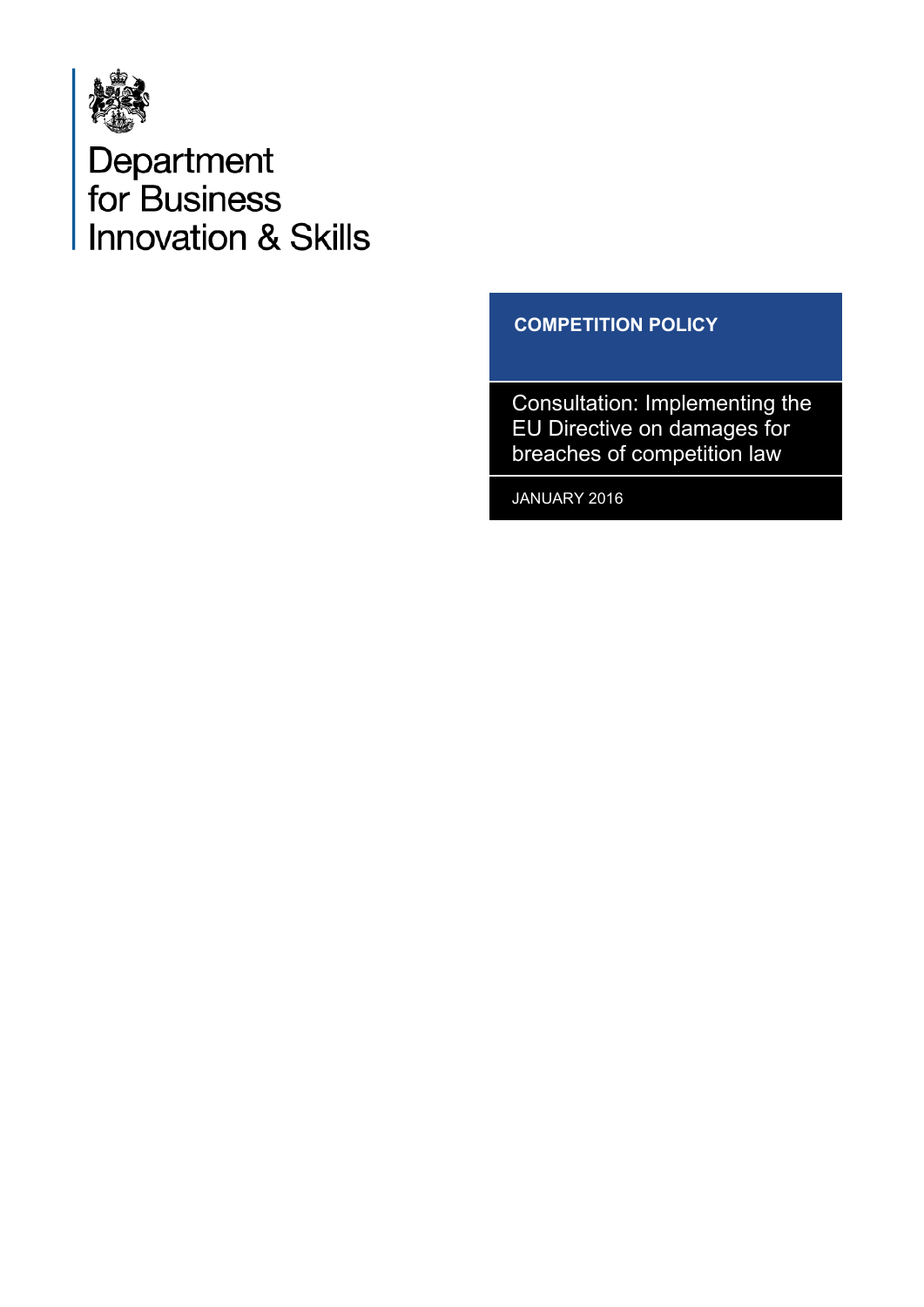# **Contents**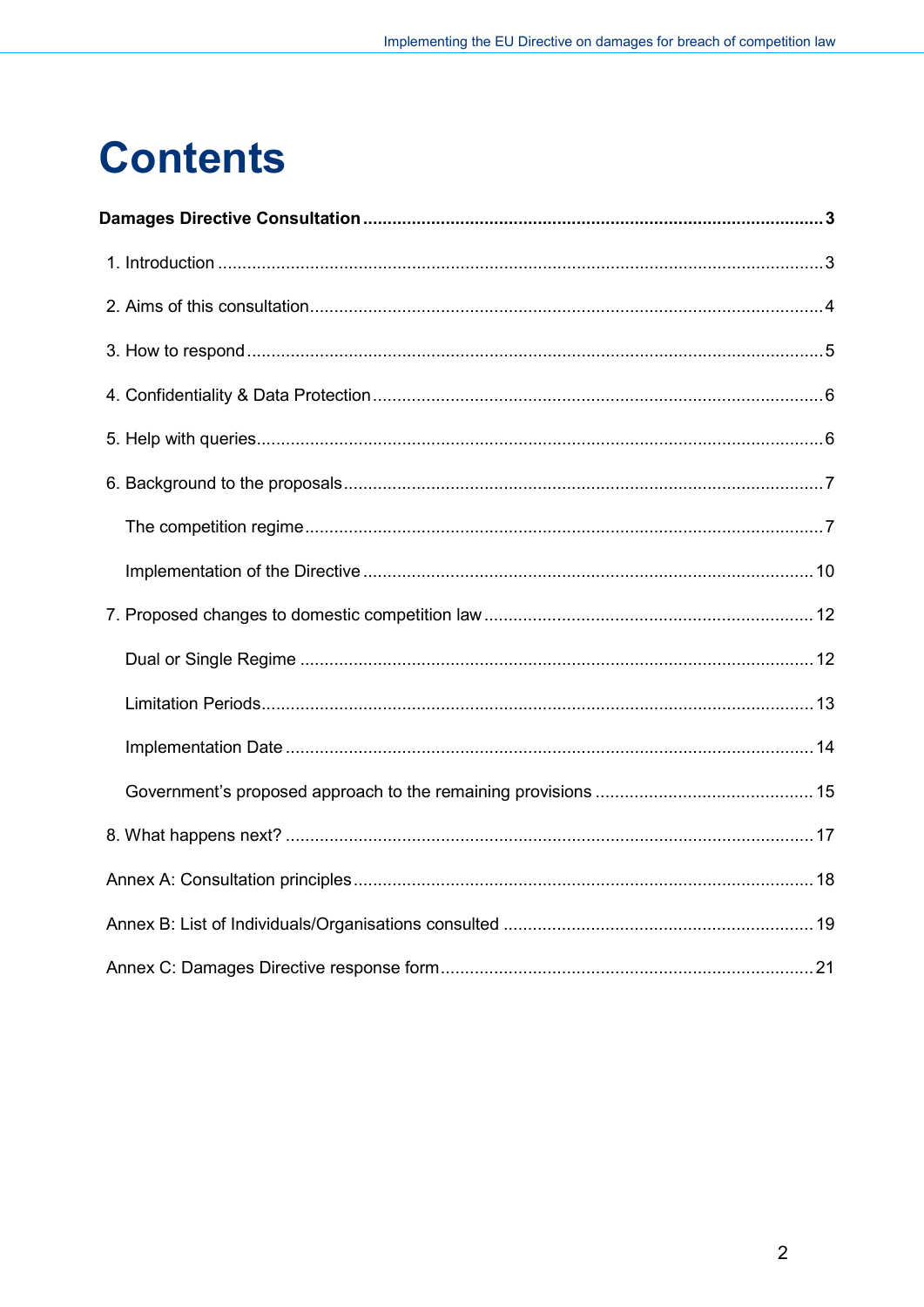# <span id="page-2-0"></span>**Damages Directive Consultation**

# <span id="page-2-1"></span>**1. Introduction**

- 1.1 The Damages Directive is designed to make it easier for businesses and individuals to claim for compensation when they have been victims of a breach of European competition law. The UK has until 27 December 2016 to implement the Directive and this document sets out how the Government intends to do so.
- 1.2 The UK Government believes that a strong competition regime is good for businesses, consumers and growth. Effective redress for breaches of competition law is an important factor in both compensating victims and in deterring future breaches.
- 1.3 Access to damages for breaches of European competition law is currently fragmented across the EU with easier access to redress in some Member States than others. The purpose of the Damages Directive is to try to bring a more standardised approach to redress and to make it easier for victims of anti-competitive behaviour to claim compensation by improving the interaction between private damages claims and public enforcement. The Directive will give victims, across Member States, easier access to the evidence they need to prove the damage suffered and more time to make their claims.
- 1.4 The UK already has a well-developed mechanism for allowing claims for breaches of both European and domestic competition law. During the negotiation of the Damages Directive, the UK successfully ensured that it was based closely on the UK model. As such, many of the requirements of the Directive are already part of UK law and implementation will require relatively small changes to the substantive law. For example, the implementation of private actions for damages in competition law which came into force on 1 October 2015 (as part of the Consumer Rights Act) saw further enhancements to the rules for seeking damages for breaches of competition law.
- 1.5 Directive 2014/104/EU of the European Parliament and of the European Council on certain rules governing actions for damages under national law for infringements of the competition law provisions of the Member States and of the European Union (Damages Directive) was published in the Official Journal on 5 December 2014.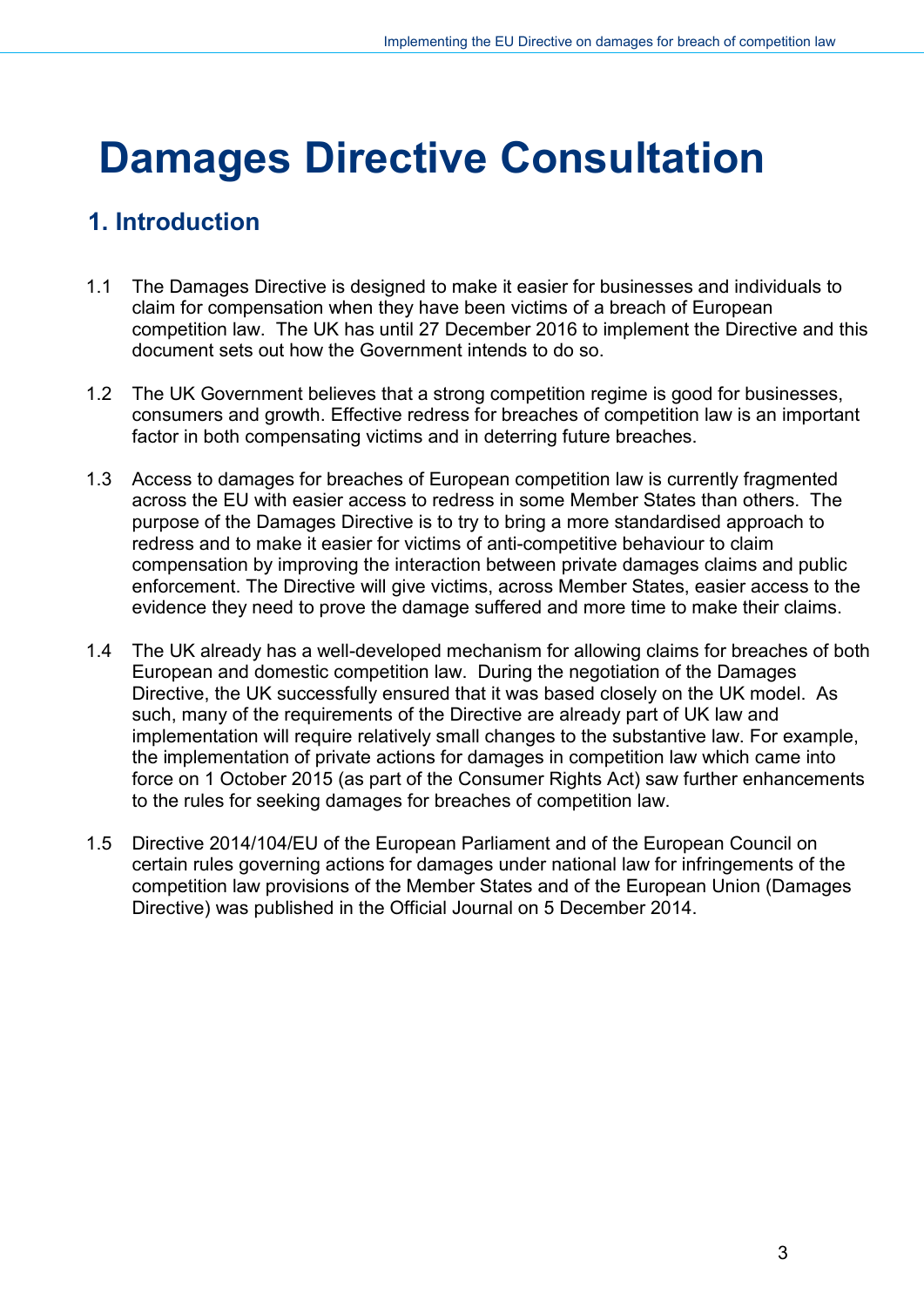# <span id="page-3-0"></span>**2. Aims of this consultation**

- 2.1 This document sets out the UK Government's proposed approach to the relatively minor changes required to implement the Directive in the UK. Where relevant it sets out options for implementation and also explains where we feel that no action is needed. We have also undertaken an assessment of the impact on UK businesses of the changes required by the Directive; an Impact Assessment can be found online at [https://www.gov.uk/government/consultations/damages-for-breaches-of-competition-law](https://www.gov.uk/government/consultations/damages-for-breaches-of-competition-law-implementing-the-eu-directive)[implementing-the-eu-directive.](https://www.gov.uk/government/consultations/damages-for-breaches-of-competition-law-implementing-the-eu-directive)
- 2.2 In the first section of this document we set out the current competition regime, our approach to implementation and the consultation process.
- 2.3 In the second section we set out the changes which are required and the policy options which we believe will enable us to meet our obligation. We are seeking your views on our overall approach and the policy options for implementation of the Directive.
- 2.4 The policy options on which we are seeking views are:
	- a. whether to implement a separate regime for breaches of European competition law (including where European competition law is applied in parallel with UK competition law) to sit alongside the regime for cases under UK competition law ("dual regime"); or whether to apply the changes required by the Directive to cases brought as a result of breaches of either European or UK law (or both) ("single regime");
	- b. how to handle the Directive's provisions on limitation periods for bringing claims for damages; and
	- c. whether we should aim to implement the changes on the October 2016 Common Commencement Date or delay implementing the changes until 27 December 2016.
- 2.5 This consultation will run from 28 January 2016 until 9 March 2016.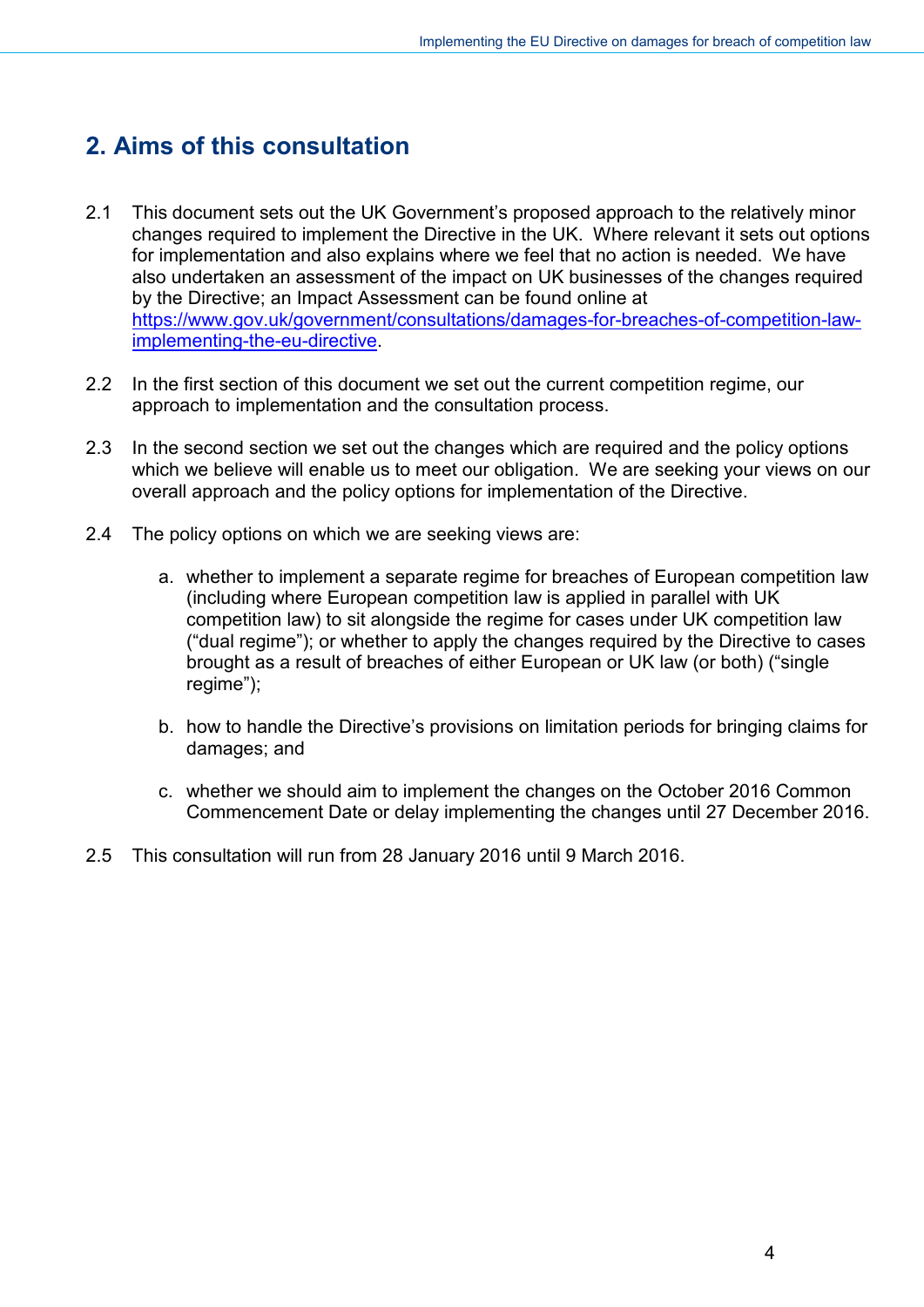# <span id="page-4-0"></span>**3. How to respond**

- 3.1 When responding please state whether you are responding as an individual or representing the views of an organisation. If you are responding on behalf of an organisation, please make it clear who the organisation represents by selecting the appropriate interest group on the consultation form and, where applicable, how the views of members were assembled.
- 3.2 You can reply to this consultation online at [https://bisgovuk.citizenspace.com/ccp/damages-directive-implementation.](https://bisgovuk.citizenspace.com/ccp/damages-directive-implementation)
- 3.3 The consultation response form is available electronically on the consultation page: [https://www.gov.uk/government/consultations/damages-for-breaches-of-competition-law](https://www.gov.uk/government/consultations/damages-for-breaches-of-competition-law-implementing-the-eu-directive)[implementing-the-eu-directive](https://www.gov.uk/government/consultations/damages-for-breaches-of-competition-law-implementing-the-eu-directive) (until the consultation closes).
- 3.4 The form can be submitted online/by email or by letter or fax to:

Peter Durrant Competition Team Department for Business, Innovation and Skills Third floor, 1 Victoria Street, London, SW1H 0ET 020 7215 8223 [competition@bis.gsi.gov.uk](mailto:competition@bis.gsi.gov.uk)

- 3.5 A list of those organisations and individuals consulted is in Annex B. We would welcome suggestions of others who may wish to be involved in this consultation process.
- 3.6 You may make printed copies of this document without seeking permission.
- 3.7 BIS consultations are digital by default but, if required, printed copies of the consultation document can be obtained from:

BIS Publications Orderline ADMAIL 528 London SW1W 8YT Tel: 0845-015 0010 Fax: 0845-015 0020 Minicom: 0845-015 0030 [https://www.gov.uk/government/publications?departments%5B%5D=department-for](https://www.gov.uk/government/publications?departments%5B%5D=department-for-business-innovation-skills)[business-innovation-skills](https://www.gov.uk/government/publications?departments%5B%5D=department-for-business-innovation-skills)

3.8 Other versions of the document in Braille, other languages or audio-cassette are available on request.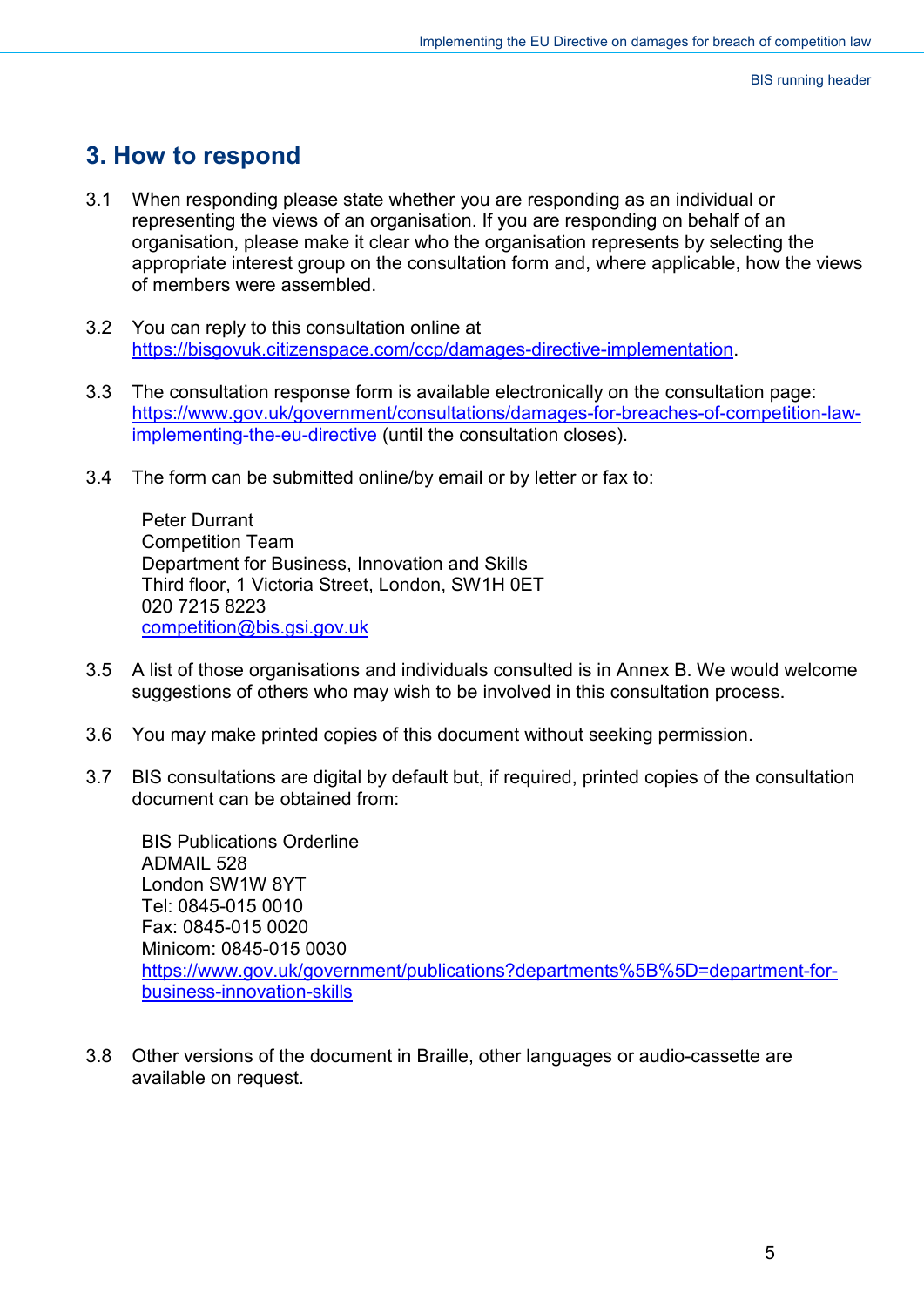# <span id="page-5-0"></span>**4. Confidentiality & Data Protection**

- 4.1 Information provided in response to this consultation, including personal information, may be subject to publication or release to other parties or to disclosure in accordance with the access to information regimes (these are primarily the Freedom of Information Act 2000 (FOIA), the Data Protection Act 1998 (DPA) and the Environmental Information Regulations 2004). If you want information, including personal data that you provide, to be treated as confidential, please be aware that, under the FOIA, there is a statutory Code of Practice with which public authorities must comply and which deals, amongst other things, with obligations of confidence.
- 4.2 In view of this it would be helpful if you could explain to us why you regard the information you have provided as confidential. If we receive a request for disclosure of the information we will take full account of your explanation, but we cannot give an assurance that confidentiality can be maintained in all circumstances. An automatic confidentiality disclaimer generated by your IT system will not, of itself, be regarded as binding on the Department.

# <span id="page-5-1"></span>**5. Help with queries**

5.1 Questions about the policy issues raised in the document can be addressed to:

Peter Durrant Competition Team Department for Business, Innovation and Skills Third floor, 1 Victoria Street, London, SW1H 0ET 020 7215 8223 [competition@bis.gsi.gov.uk](mailto:competition@bis.gsi.gov.uk) 

The consultation principles are in Annex A.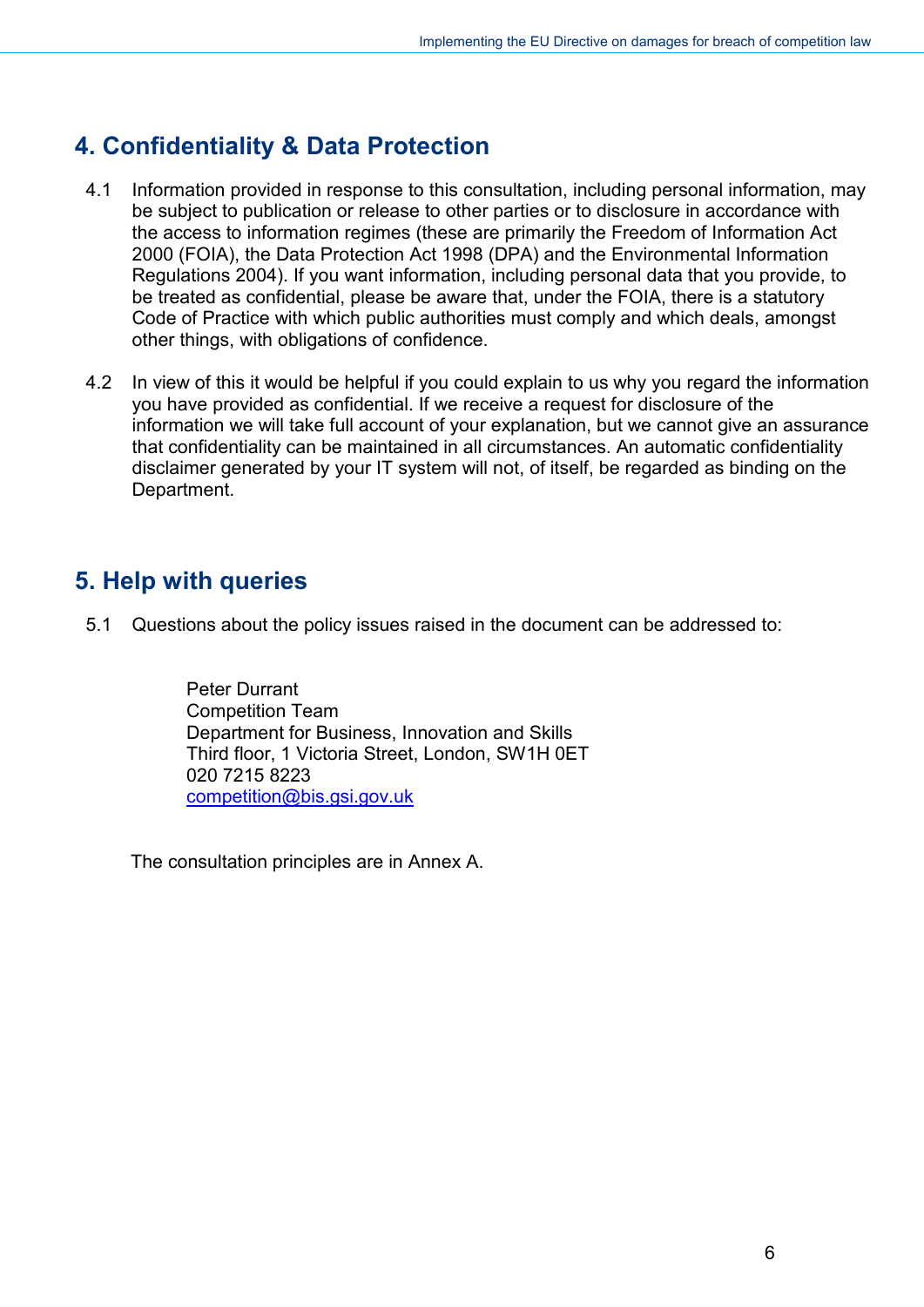# <span id="page-6-0"></span>**6. Background to the proposals**

#### <span id="page-6-1"></span>**The competition regime**

- 6.1 The UK has a long-established and well-developed competition regime, consisting of robust competition laws, a trusted judicial system and a world-leading competition authority.
- 6.2 Effective competition, enforced through a strong competition regime, provides an environment in which businesses can compete fairly. This encourages growth, improves productivity and creates positive outcomes for consumers and businesses.
- 6.3 Competition law does not aim to stop companies growing or becoming dominant in their field. Rather, it aims to ensure that dominant companies use their power responsibly and are open to challenge and market disruption. It also seeks to encourage vibrant, competitive markets by outlawing anti-competitive agreements between companies which harm other companies or consumers.
- 6.4 Some of the behaviours which competition law aims to tackle are:
	- Cartels, including price-fixing where businesses agree on a specific price which would typically be above a competitive market rate;
	- bid-rigging businesses sharing out contracts by agreeing bidding prices together in order that they win subsequent contracts; and
	- exclusivity arrangements.
- 6.5 Competition law provides the protections for businesses and consumers which are necessary to help them operate effectively. However breaches of competition law can result in businesses and/or consumers suffering a detriment. The aim of the measures described in this consultation document is to ensure that the businesses and consumers harmed by those breaches can get access to redress.

#### **UK and EU competition law**

- 6.6 In the UK, both domestic and EU law can apply to competition cases. The Competition Act 1998 (CA98) is applied to cases which have an impact within the UK. Chapter 1 of CA98 deals with agreements (for example, cartel and market-sharing arrangements) and Chapter 2 deals with abuse of a dominant position.
- 6.7 Articles 101 and 102 of the Treaty on the Functioning of the European Union (TFEU) mirror the issues covered by Chapters 1 and 2 of the CA98 and apply to cases brought in UK courts which also have an impact on other EU Member States.
- 6.8 While CA98 and the competition provisions of TFEU are largely similar, they differ in some respects and different procedures may be applied depending on whether UK or EU law takes effect. For example, the European Commission has no jurisdiction over purely UK competition law and certain agreements can be exempt from purely UK competition law under section 9 of the CA98.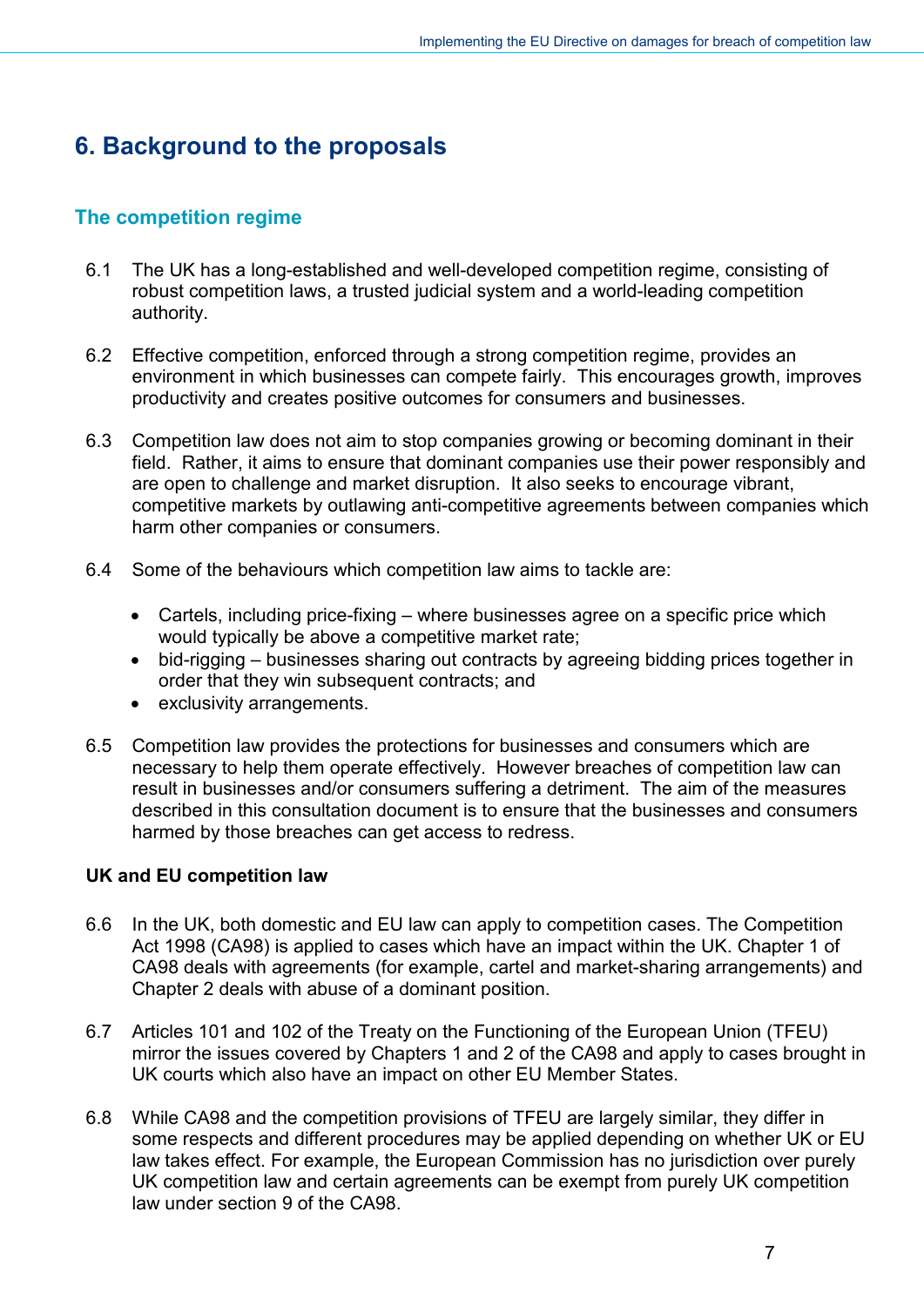#### **Enforcement of Competition Law and Claims for Damages**

- 6.9 Competition enforcement and redress involves two distinct processes which may or may not be linked. The first process (public enforcement) involves a case being taken by a competition authority or regulator with concurrent powers. These cases are brought where there is evidence of a breach of competition law and may result in civil sanctions (including structural or behavioural remedies or fines). Fines levied as a result of this process are paid to the Exchequer. Additionally, certain serious UK cartel activity may result in criminal prosecution.
- 6.10 The second process (private enforcement) is where a case is brought by an individual or business and involves a claim for damages. There are two routes for these cases to be brought:
	- follow-on cases for damages are brought after a competition authority has made a decision on a breach of competition law; and
	- standalone cases are brought where there has been no decision by a competition authority about a possible breach of competition law.
- 6.11 The following courts in the UK have jurisdiction to hear claims for damages resulting from breaches of competition law:
	- the High Court of England and Wales;
	- the Court of Session and Sheriff Court in Scotland;
	- the High Court of Northern Ireland; and
	- the Competition Appeal Tribunal (CAT).

#### **Follow-on cases**

- 6.12 A follow-on claim for damages can be made where a competition authority has already made a decision that competition law has been breached.
- 6.13 In these cases a claimant can bring a claim for damages before the ordinary courts or the CAT.
- 6.14 As the competition authority will have already proved that competition law has been breached, the claimant can rely on the decision as proof of a breach. Under the current law, this only applies to decisions of the UK's competition authorities (i.e. the CMA and the concurrent regulators) or those made the European Commission. Following implementation of the Directive, decisions taken by other EU Member States will constitute prima facie evidence of a breach of competition law rather than being binding on UK courts.
- 6.15 The courts will also be required to make a decision as to whether the claimant has suffered a loss, and, if so, may award damages accordingly.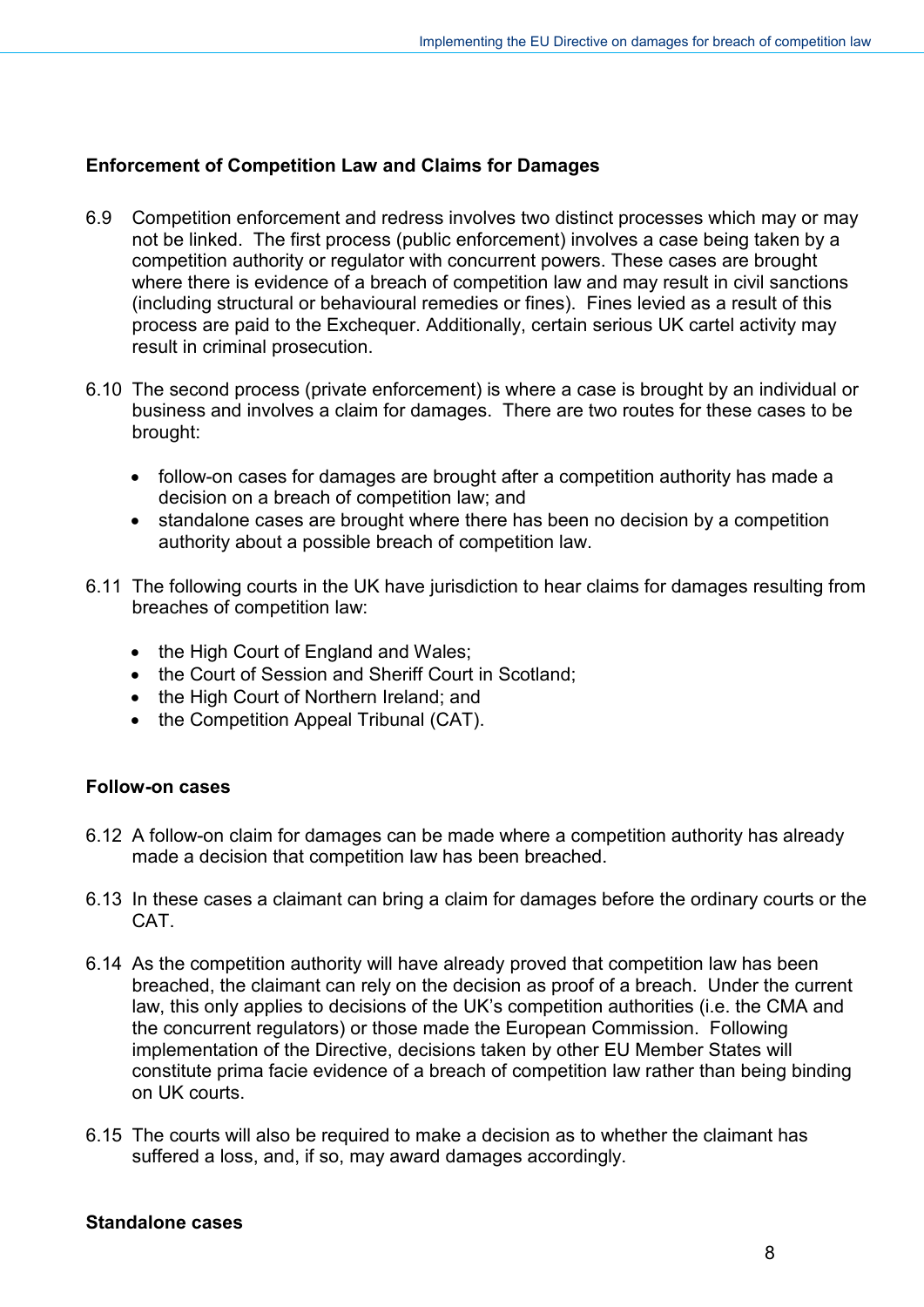- 6.16 A claim for damages can be made without requiring a decision by a competition authority.
- 6.17 To bring a standalone case, the claimant will need to prove that a breach of competition law has occurred as well as the loss suffered in order to pursue damages through the courts.

#### **Changes brought in by private actions/ Consumer Rights Act (CRA)**

- 6.18 On 1 October 2015 the Consumer Rights Act (CRA) came into force. Section 81 and Schedule 8 of the CRA made changes to the process for bringing private actions for damages as a result of breaches of competition law.
- 6.19 These changes included:
	- establishing the CAT as a major venue for competition actions in the UK. The CAT will now be able to hear standalone cases (as well as follow-on cases, which it already hears) as part of its extended remit;
	- bringing the limitation periods applied in CAT cases in line with England, Wales and Northern Ireland. Previously a 2-year limitation period was applied to CAT follow-on cases. Now a 6-year limitation period will be applied to competition cases (including standalone and follow-on) at the CAT; and
	- allowing disclosure in private actions, including pre-action disclosure, to be permitted where the CAT determines that it is proportionate and in the interests of justice. This will include situations where the CAT judges disclosure could facilitate the fair disposal of proceedings, potentially assist the dispute to be resolved without proceedings, or save costs.
- 6.20 Some of the above changes pre-empt some of the provisions of the Damages Directive, for example the extension of the limitation period and ensuring the availability of disclosure in private actions.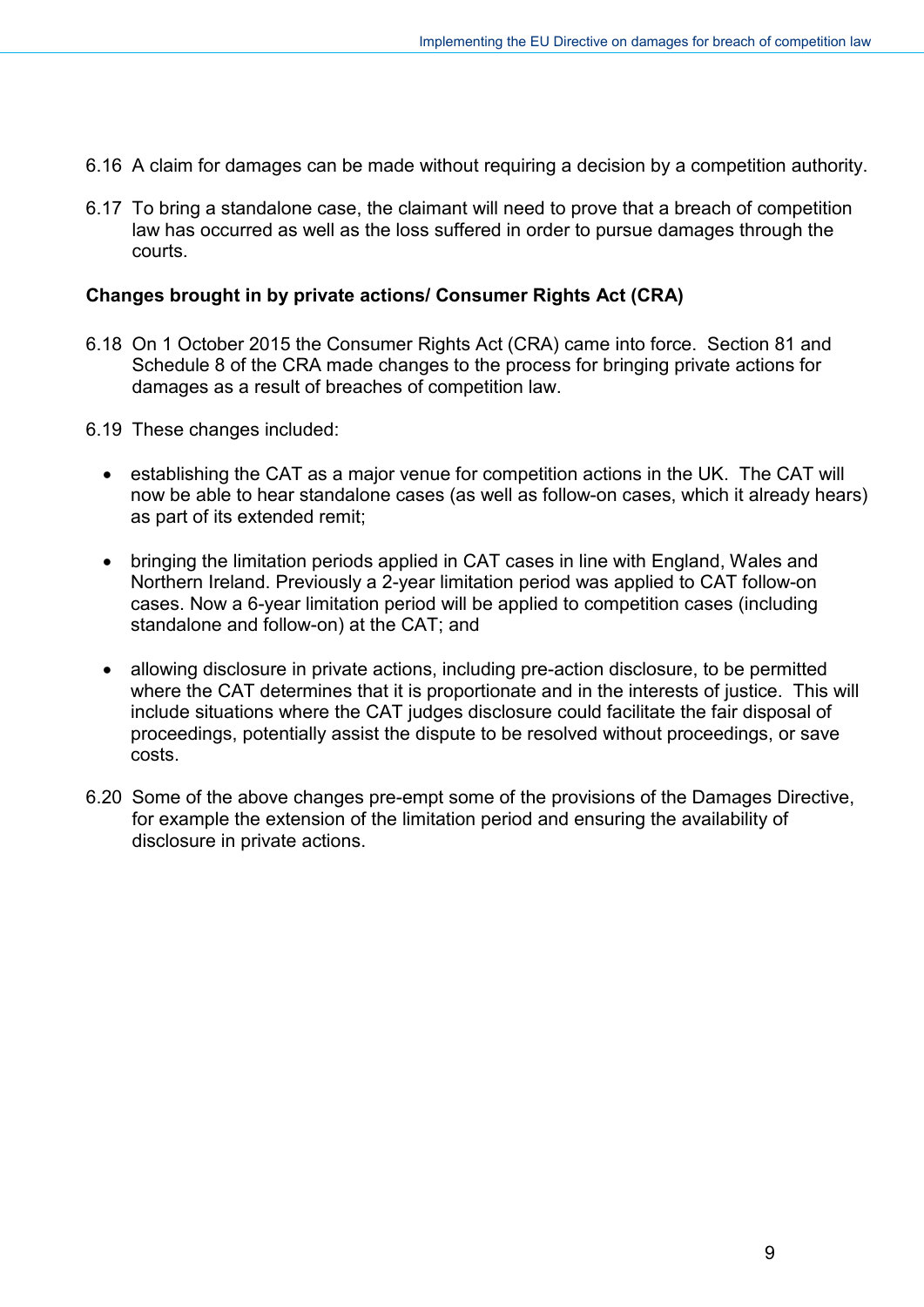#### <span id="page-9-0"></span>**Implementation of the Directive**

6.21 Many of the requirements set out by the Damages Directive already exist in domestic law (including the changes introduced by the Consumer Rights Act). Implementing the Directive will result in changes to a number of pieces of existing legislation, although these will result in only relatively minor changes to substantive law and procedures.

#### **An overview of the Damages Directive requirements**

- 6.22 The purpose of the Directive it to enable claimants of competition law breaches to claim compensation more easily and in full.
- 6.23 This will be achieved by introducing legislation to improve a claimant's access to evidence with which to bring their claims, and to allow more time to make claims.
- 6.24 The Directive seeks to harmonise the rules governing damages across Member States in order that, in particular, small businesses and private individuals will have a more realistic option to claim damages for competition law breaches.
- 6.25 The Directive sets out the following requirements:
	- disclosure of evidence national courts can order companies to disclose evidence when victims claim compensation;
	- limitation periods to be at least 5 years, with rules around their starting point and ability to be suspended;
	- joint and several liability full compensation can be sought by the claimant from any of the infringing companies, as against seeking compensation in part from each company;
	- the passing-on of overcharges where an infringement has caused price increases which have been passed along a distribution chain, those who suffered the harm in the end can claim compensation; and
	- Consensual Dispute Resolution claimants must have access to consensual dispute resolution in order to help claimants receive their compensation without having to go to court.
- 6.26 Many of the requirements set out by the Directive already exist in our domestic law.
- 6.27 For example the Directive requires that the minimum limitation period prescribed by Member States is at least 5 years. In England, Northern Ireland and Wales this has already been met and is, in fact, 6 years. In Scotland claimants have a prescriptive period (the equivalent of the limitation period) of 5 years.
- 6.28 See the latter part of this chapter for further information.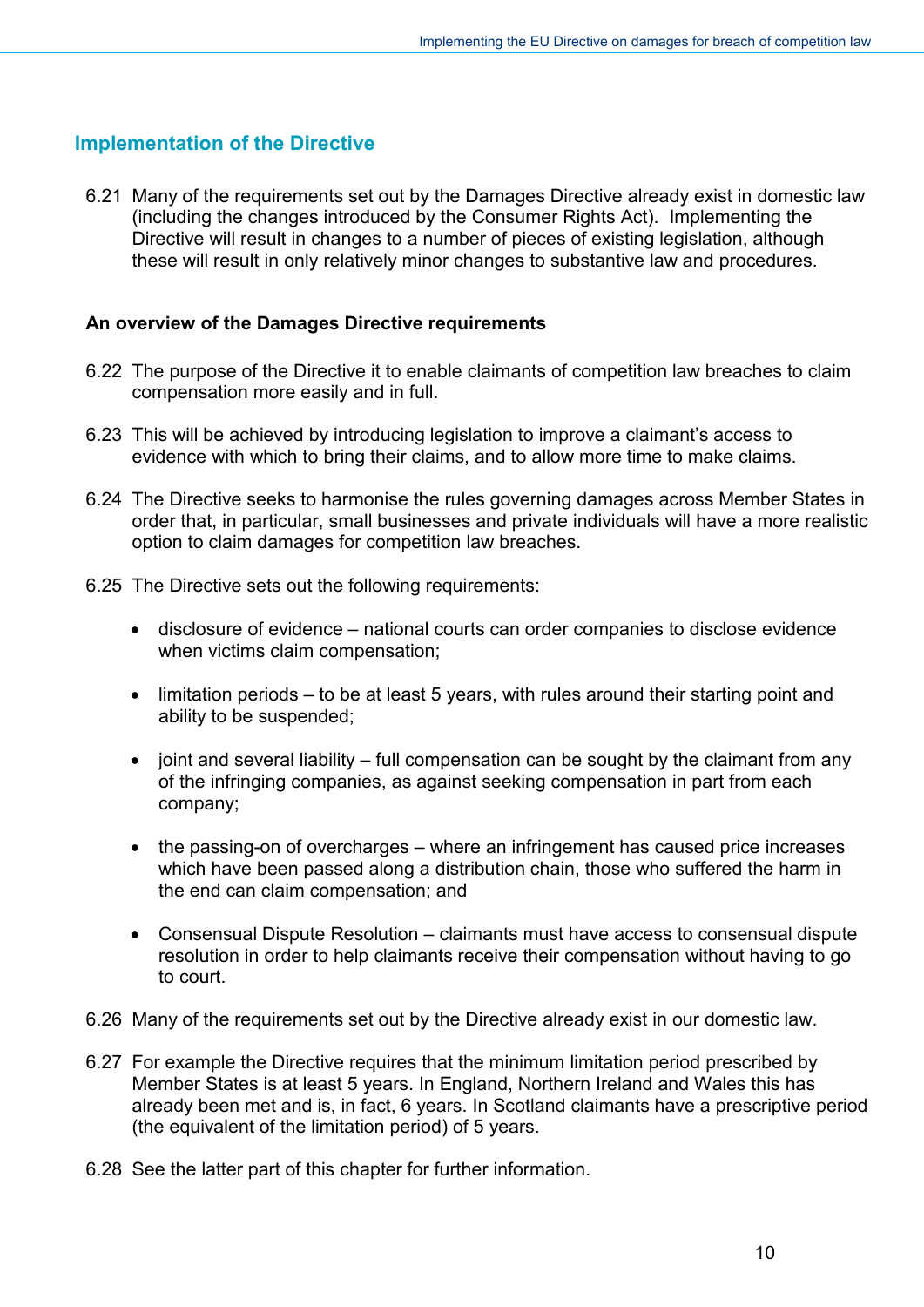#### **Legislative changes required to implement the Directive**

6.29 In order to implement the Directive, amendments will be required to primary legislation and secondary legislation, including changes to the Competition Act 1998, The Civil Procedure Rules, other relevant rules of court and the Competition Appeal Tribunal (CAT) Rules.

#### **Impact on the Devolved Administrations**

6.30 Legislative changes required to implement the Directive will have an impact in the Devolved Administrations. In particular, changes may be needed to the Scottish rules of court and Northern Ireland rules of court and to related legislation. The Government will work with the Devolved Administrations and relevant other bodies during implementation.

#### **Implementation timetable**

- 6.31 The UK Government has until 27 December 2016 to implement the Directive.
- 6.32 After the public consultation taking place this winter the Government will then analyse the responses and publish a response in spring 2016.
- 6.33 Legislative changes will then be prepared in order to implement the Directive in late 2016 (either October or December).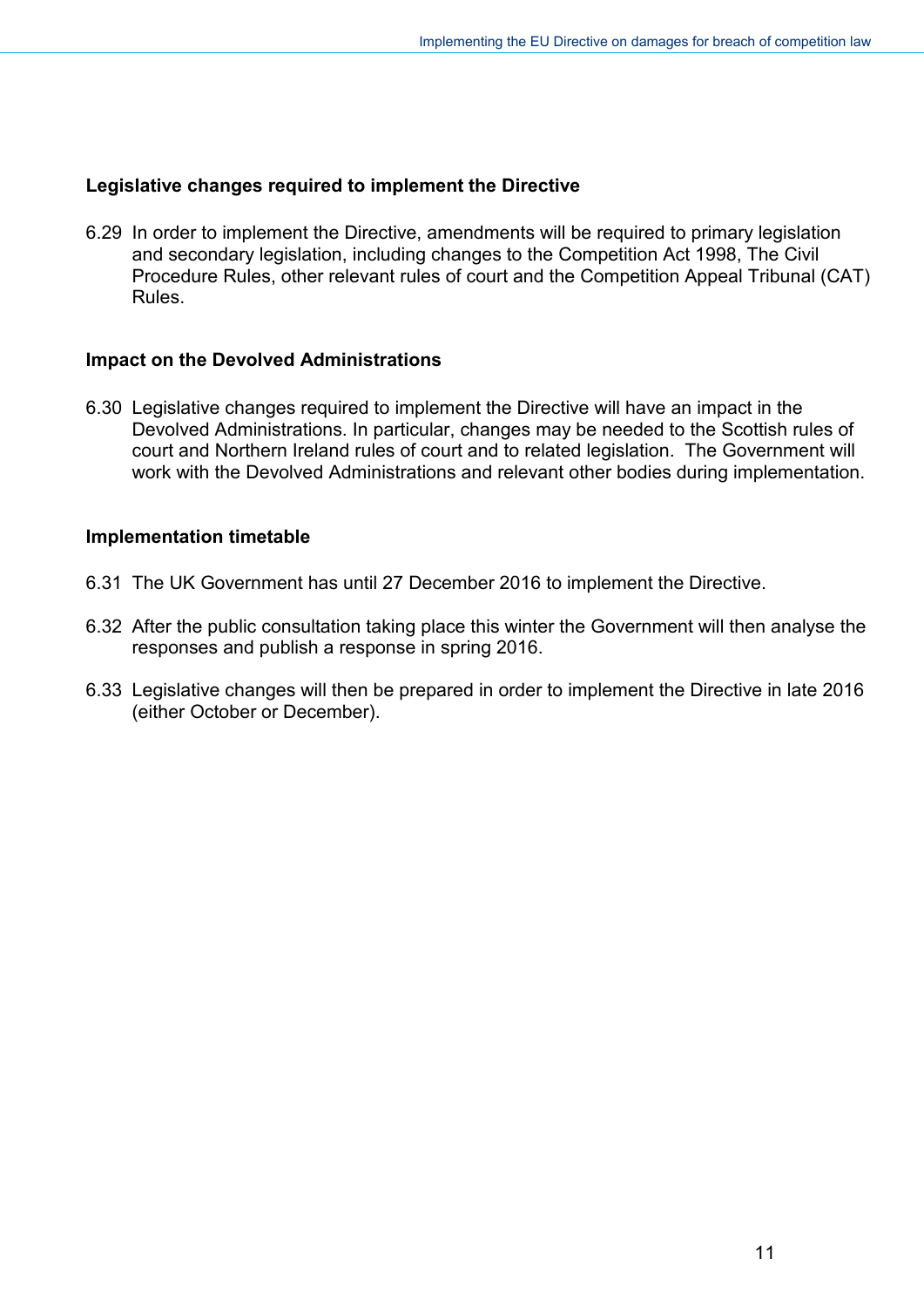# <span id="page-11-0"></span>**7. Proposed changes to domestic competition law**

## <span id="page-11-1"></span>**Dual or Single Regime**

- **7.1 The Damages Directive only applies to cases where EU law is applied (i.e. in** instances where either EU, or both EU and domestic law are applied) and not when only domestic law applies.
- 7.2 As explained in section 1, there are two bases for competition law protections in the UK. Cases for breaches of competition law may rely on the provisions of domestic law (laws of England and Wales, Scotland and Northern Ireland) or European law (EU law). In some cases, both domestic and EU law may be applied.
- 7.3 Whether domestic law or EU law applies is determined by where the impact of the anticompetitive activity is felt - solely within the UK or in one or more other Member State of the EU.
- 7.4 In practice, UK competition authorities often apply UK and EU competition law simultaneously. As explained above, they are very similar in nature. Section 60 of the Competition Act 1998 requires domestic law to be applied in a manner which, as far as possible, is consistent with EU law. However, there are circumstances where only one or other regime applies.

**An example of where only UK competition law applies would be if two roofing contractors in Borsetshire agree to rig bids for a local authority contract to fix a leaky roof on a council building in Borsetshire.** 

**In contrast, EU competition law would apply if several German tile manufacturers with a large market share agree with several UK tile manufacturers who also have a large market share to fix the prices for tiles supplied all over Europe.**

- 7.5 In practice it can be difficult to determine whether anti-competitive behaviour only affects trade within the UK or whether it also affects trade between Member States.
- 7.6 The Government's usual approach to the implementation of Directives is to copy them out as far as possible. If we apply full "copy out" of the Damages Directive it will result in a two-tier system – with one procedure for cases involving EU competition law and one for cases brought under solely UK competition law.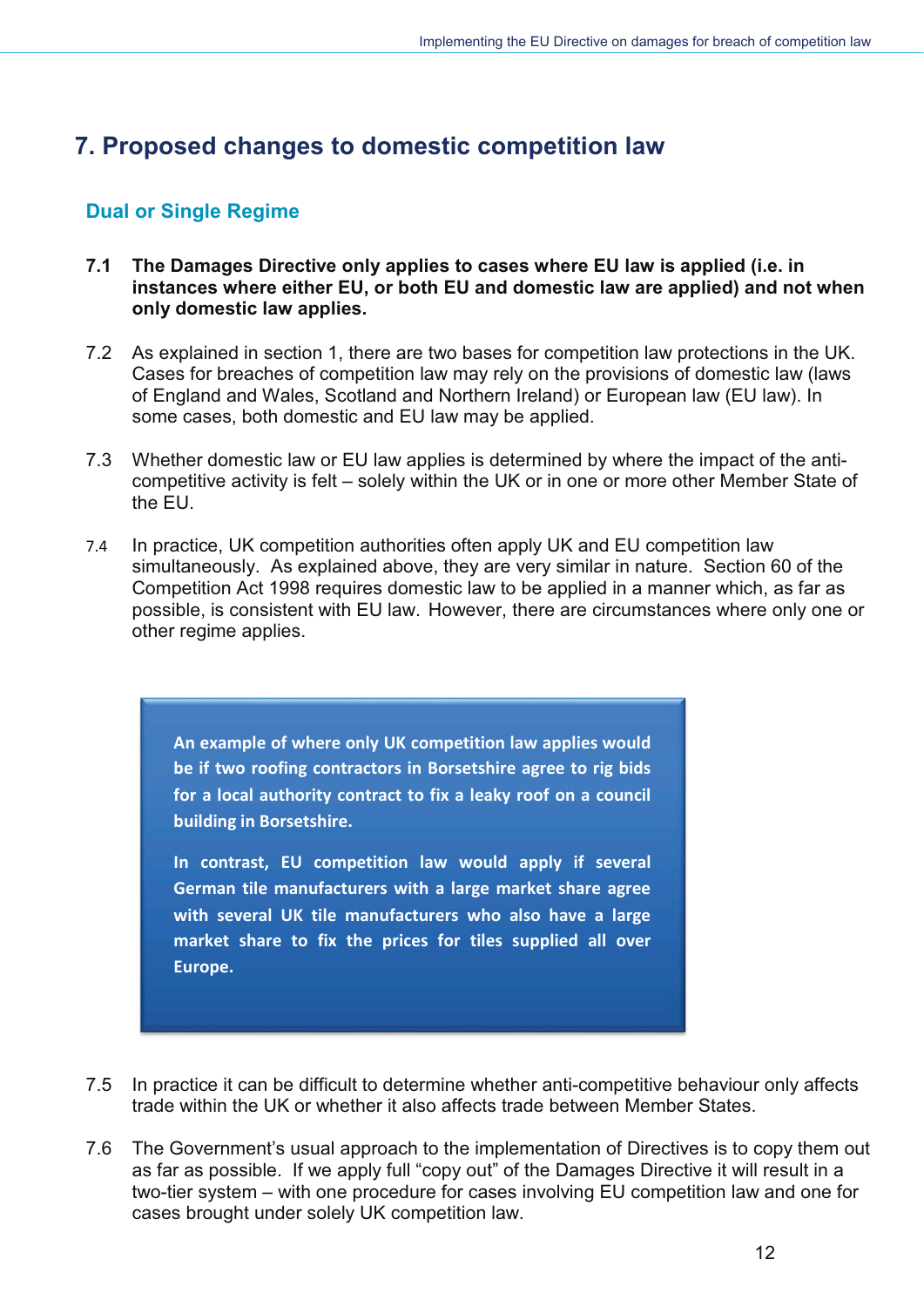- 7.7 The Government believes that creating a system where there are two sets of procedures will lead to uncertainty and confusion for business, as well as higher familiarisation costs for businesses. The two systems would be largely similar but would differ in certain key respects, for example the point at which limitation periods start. We believe that this twotier system will make it difficult for businesses and consumers to understand which regime applies to them and could result in an increase in satellite litigation, where parties contest which regime applies. While a single system will go somewhat beyond the requirements of the Directive, this would provide certainty for businesses and consumers.
- 7.8 In order to minimise the uncertainty that would result from a dual regime the Government believes that it should implement the directive as a single regime, i.e. one set of procedures which would apply whether UK law, EU law or both is applied.

#### **Q 1. Do you agree that implementing the Directive as a single regime would be the right approach?**

## <span id="page-12-0"></span>**Limitation Periods**

- **7.9 One of the key areas where the Directive looks to harmonise the rules across member states relates to limitation periods.**
- 7.10 A limitation period (prescriptive period in Scotland) is the time limit for which a claimant can make a claim for an alleged breach of competition law. It is designed to provide sufficient time for a claimant to bring a claim and certainty for a defendant that they will not face claims after the expiry of the limitation period.
- 7.11 The Directive requires that limitation periods:
	- shall only start when the breach of competition law has stopped and the claimant knows or can be reasonably be expected to know of the behaviour and the fact it constitutes an infringement of competition law, the fact the infringement caused harm and the identity of the infringer;
	- shall be at least 5 years; and
	- can be suspended in various circumstances, including in order to allow a competition authority to investigate the breach of competition law.
- 7.12 Changes brought about on 1st October 2015 by the Consumer Rights Act 2015 (CRA) have already implemented the requirement in the Directive that claimants should have at least 5 years during which to bring a claim. In England, Wales and Northern Ireland the limitation period is 6 years and 5 years in Scotland. As such, the Government believes that there is no need for further change to the length of limitation periods for cases brought at either the CAT or the High Court (or the Court of Session in Scotland).
- 7.13 We do not, therefore, propose making any changes to the current length in years of the limitation periods.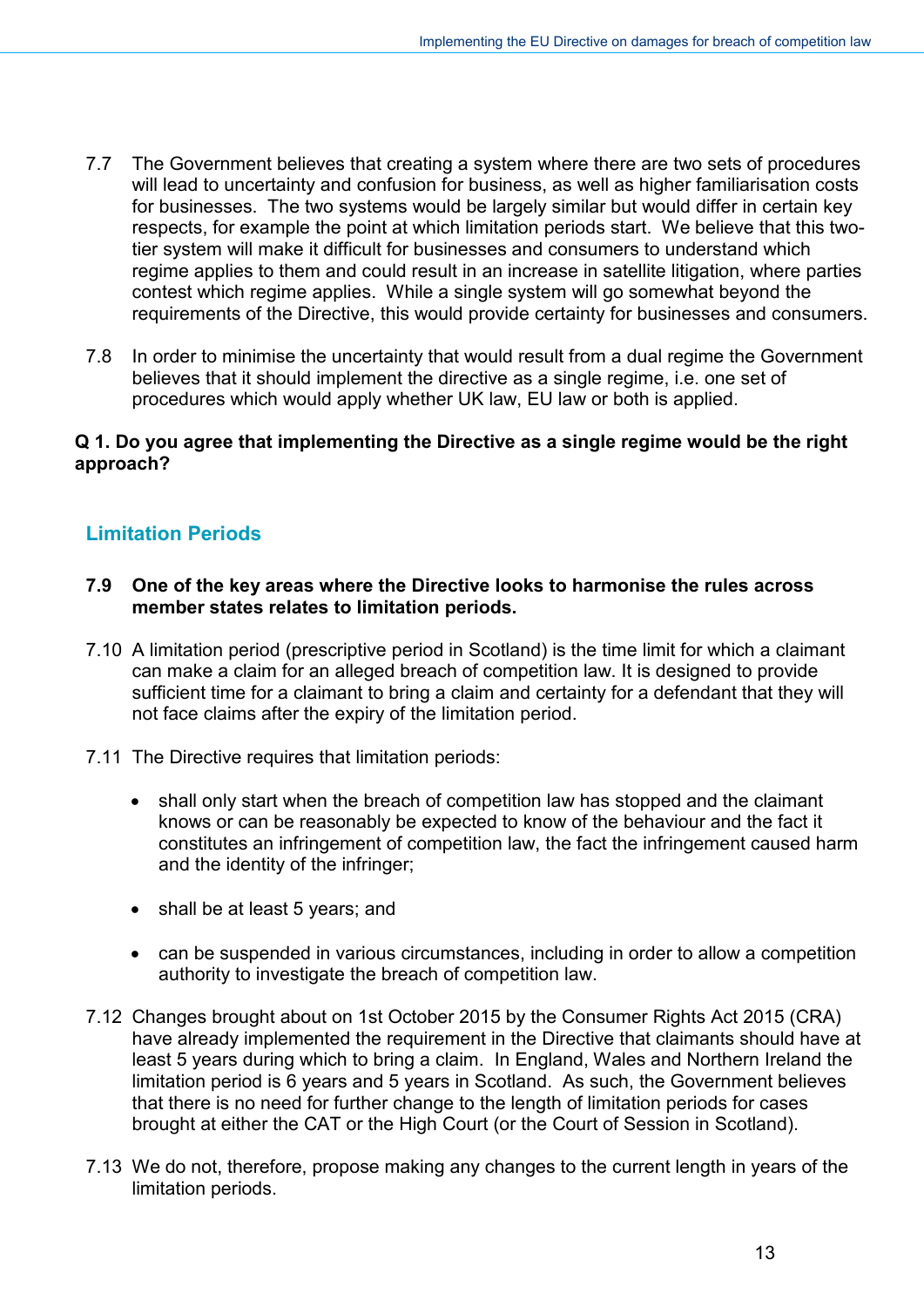#### **Q 2. Do you agree that the current limitation period of 6 years in England, Wales and Northern Ireland and 5 years in Scotland should remain? If not, what period (it must be at least 5 years) should there be?**

- 7.14 Where we do propose change is in relation to the starting point for the limitation period and the circumstances under which limitation periods are suspended, so that they mirror the requirement of the Directive.
- 7.15 At present, the limitation periods do not explicitly provide for the claimant to have all of the required knowledge as set out in the Directive, or explicitly provide for suspension of limitation in the circumstances provided in the Directive.
- 7.16 Whilst there may be some debate as to the extent to which pre-existing limitation law could be interpreted in a manner which is compatible with the Directive, to put the matter beyond doubt we plan to copy-out the provisions of the Directive as to when limitation begins, to provide certainty to claimants and businesses.

#### **Q 3. Do you agree that there is a need for a new trigger point for limitation periods in order to implement the Directive fully?**

- 7.17 The Directive provides at Article 22 that Member States should not apply substantive provisions of the Directive in a manner which is retrospective.
- 7.18 The Government believes that the start of the limitation period is substantive. As such, the Government intends to transpose the Directive so that the new limitation requirements apply from the commencement of the transposition instrument i.e. October 2016 or 27 December 2016

#### **Q 4. Do you agree that the start of the limitation period provided for in the Directive should only apply from commencement of the implementation instrument?**

## <span id="page-13-0"></span>**Implementation Date**

- 7.19 The UK is required to transpose the Damages Directive by 27 December 2016 (the transposition date).
- 7.20 The Government does not usually implement Directives earlier than necessary. However, the Government believes that there are advantages for business in implementing the Directive on the nearest Common Commencement Date (CCD) to the transposition date in October 2016 which would be earlier than required.

**Q 5. Do you agree that the benefits of implementing the Directive on the October 2016 Common Commencement Date outweigh the costs of early implementation?**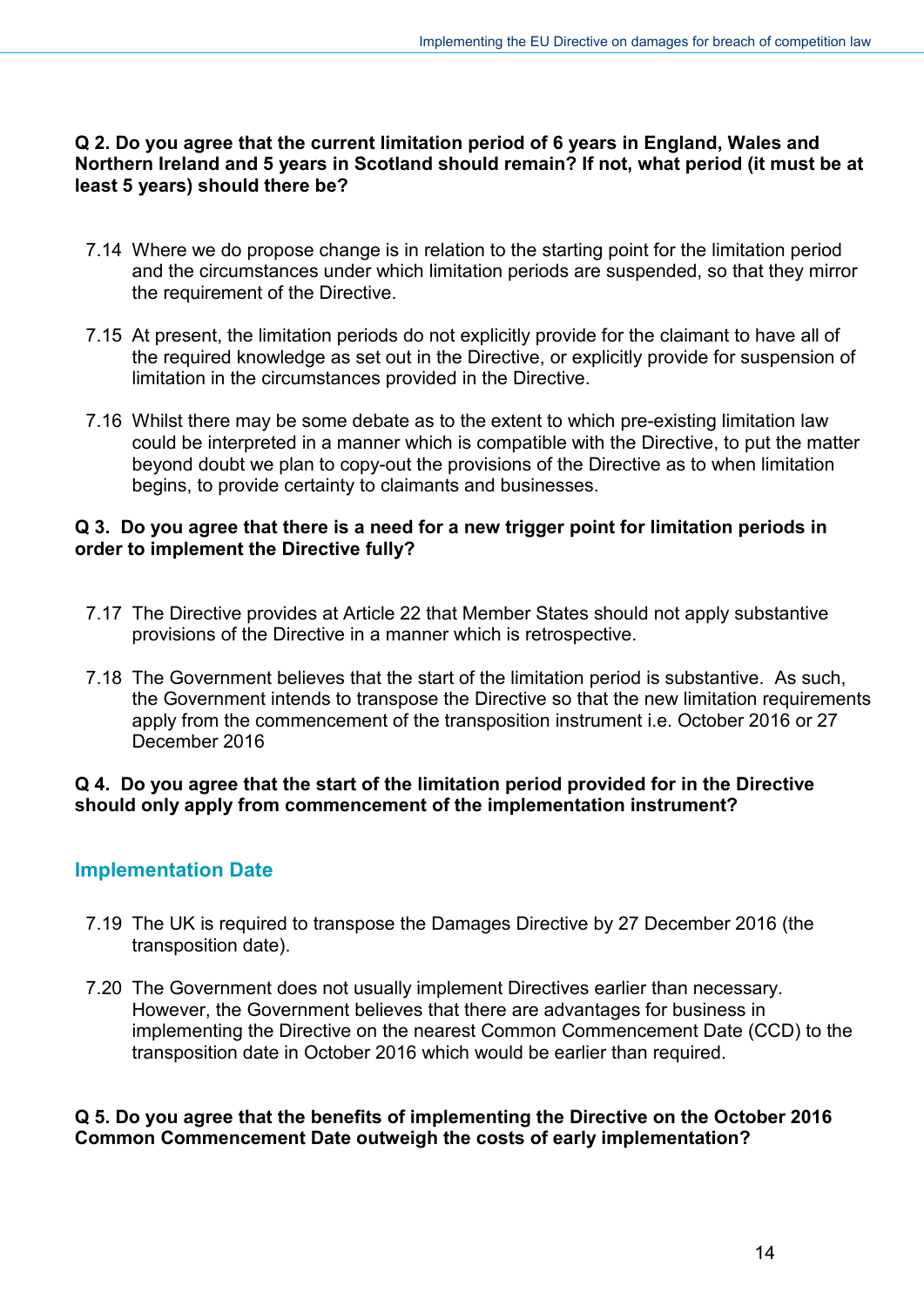## <span id="page-14-0"></span>**Government's proposed approach to the remaining provisions**

- 7.21 In this consultation document we have set out the Government's intended approach to implementing the Damages Directive, adopting an approach that we believe is best for business and consumers. In the first part of this chapter (7.1 to 7.20) we have set out the changes which we expect to carry out. In this section we set out areas where we intend to take no action or to copy out the Directive.
- 7.22 We would be keen to hear your thoughts on the Impact Assessment which is online at [https://www.gov.uk/government/consultations/damages-for-breaches-of-competition-law](https://www.gov.uk/government/consultations/damages-for-breaches-of-competition-law-implementing-the-eu-directive)[implementing-the-eu-directive.](https://www.gov.uk/government/consultations/damages-for-breaches-of-competition-law-implementing-the-eu-directive)

#### **Existing UK law which meet the requirements of the Directive**

7.23 As explained in the Introduction, the Government believes that many of the provisions of the Directive are already provided for in the UK. However, we plan to apply copy-out so that existing UK legislation contains all the relevant provisions of the Directive; this will necessitate changes to the Competition Act 1998 and rules of court.

#### **Disclosure and penalties**

- 7.24 The Directive sets out strict new rules on disclosure, which require that courts have the power to order the disclosure of relevant evidence by the defendant, claimant or third parties.
- 7.25 National courts can order companies to disclose evidence when victims claim compensation. The courts will ensure that disclosure orders are proportionate and that confidential information is protected.
- 7.26 Disclosure is a well-established concept in the UK. The primary change here will be to provide for statutory protection for leniency documents, and is likely to require amending the Civil Procedure Rules.

#### **Passing on defence**

- 7.27 The Directive sets out the principle that, if an infringement has caused price increases which have been passed along a distribution chain, those who suffered the harm in the end can claim compensation. This means that claimants may be several steps removed from the infringing company which is ultimately responsible for paying damages. In addition, it provides a defence for defendants against the claimants who have passed on the whole or part of the overcharge resulting from the infringement.
- 7.28 While it is a matter of debate as to whether the courts would identify the existence of a passing on defence in the UK, based on general principles of tort, to put the matter beyond doubt, the Government plans to explicitly provide for a passing on defence. This would require legislative amendments to the Competition Act.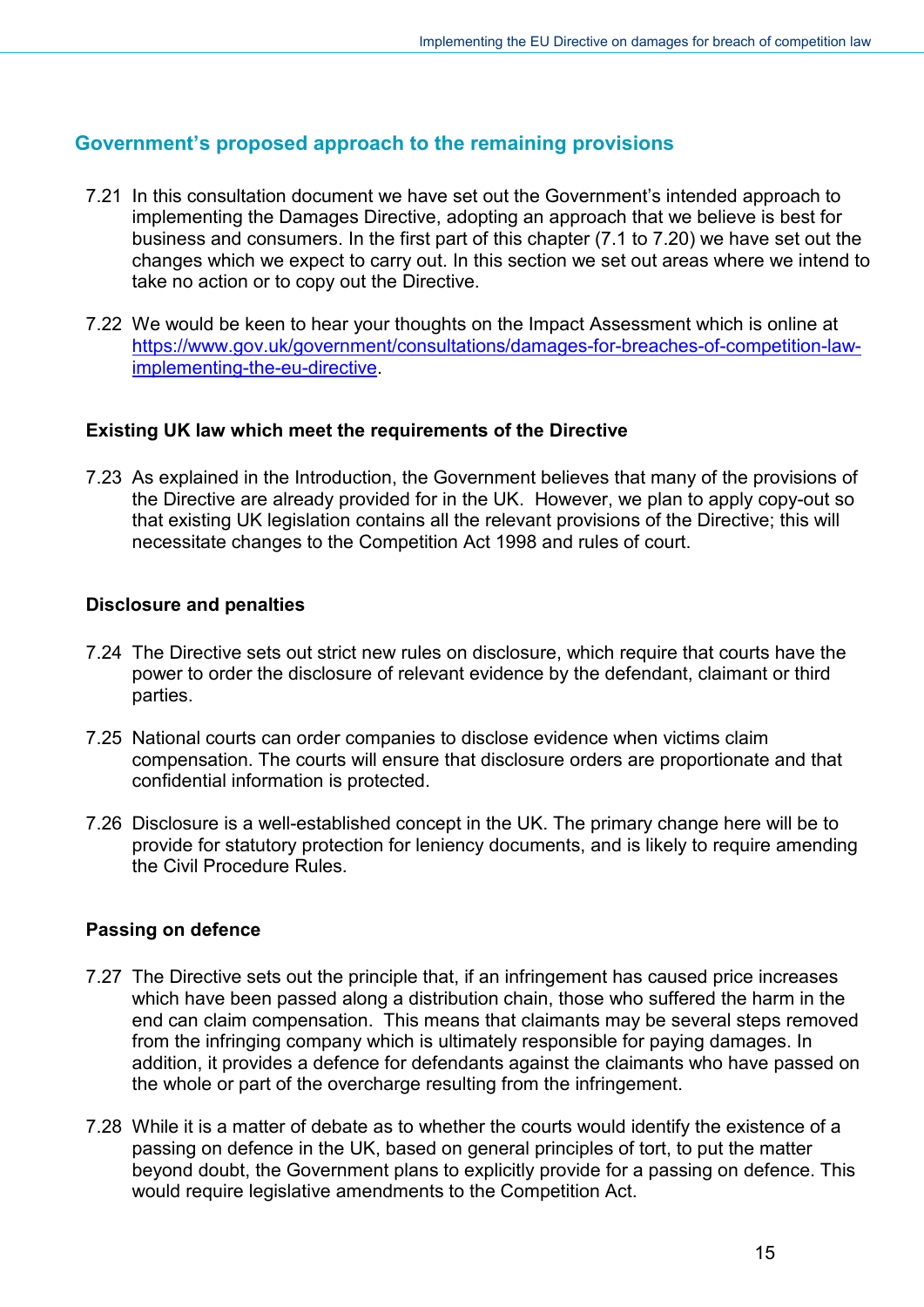#### **Quantification of damages**

- 7.29 Article 17 of the Directive provides the national courts can estimate the amount of harm suffered by a claimant, so as to ensure it is not too difficult for a claimant to bring a claim.
- 7.30 Whilst in the UK, we would expect courts and the CAT to use the appropriate methodology for calculating the harm caused, we will explicitly provide that they may estimate the amount of harm caused. We do not propose to provide for a figure as to what harm has been estimated to have been caused; we will leave this to the courts and the CAT. These changes will require the publication of guidance for the courts and the CAT.

#### **Joint and several liability**

- 7.31 The Directive states that the parties to anti-competitive behaviour are jointly and severally liable for damages caused. In practice, this means that a claimant does not need to bring separate claims from multiple companies, each of which is responsible for a portion of the damages. Instead, a claimant can seek full compensation from any of the infringing companies. It is then up to that infringing company to claim compensation from the other companies in order to try to recover the portion of the damages for which that company was not responsible.
- 7.32 In the UK, it is well accepted that a claimant may be jointly and severally liable.
- 7.33 However, this principle is based on case law. To ensure the Directive is properly transposed we will explicitly provide for joint and several liability, as well as introduce the required exemptions to this principle in the case of SMEs and those who have received immunity under a leniency programme. These changes will require amendments to the Competition Act.

#### **Consensual Dispute Resolution**

- 7.34 Finally, the Directive requires that claimants must have access to consensual dispute resolution in order to help claimants receive their compensation without having to go to court. New provisions introduced by the CRA make voluntary redress schemes available to claimants and defendants.
- 7.35 This is designed to ensure that both parties can save time and money by reaching an outof-court agreement on the level of compensation.
- 7.36 The Directive also requires the explicit suspension of limitation in circumstances where consensual dispute resolution is undertaken. We will explicitly provide for this. This will require changes to the Competition Act.

#### **Q 6. Do you have any comments on the Government's proposed approach to ensure effective transposition of the Directive, through ensuring that rights conferred by the Directive are transposed explicitly?**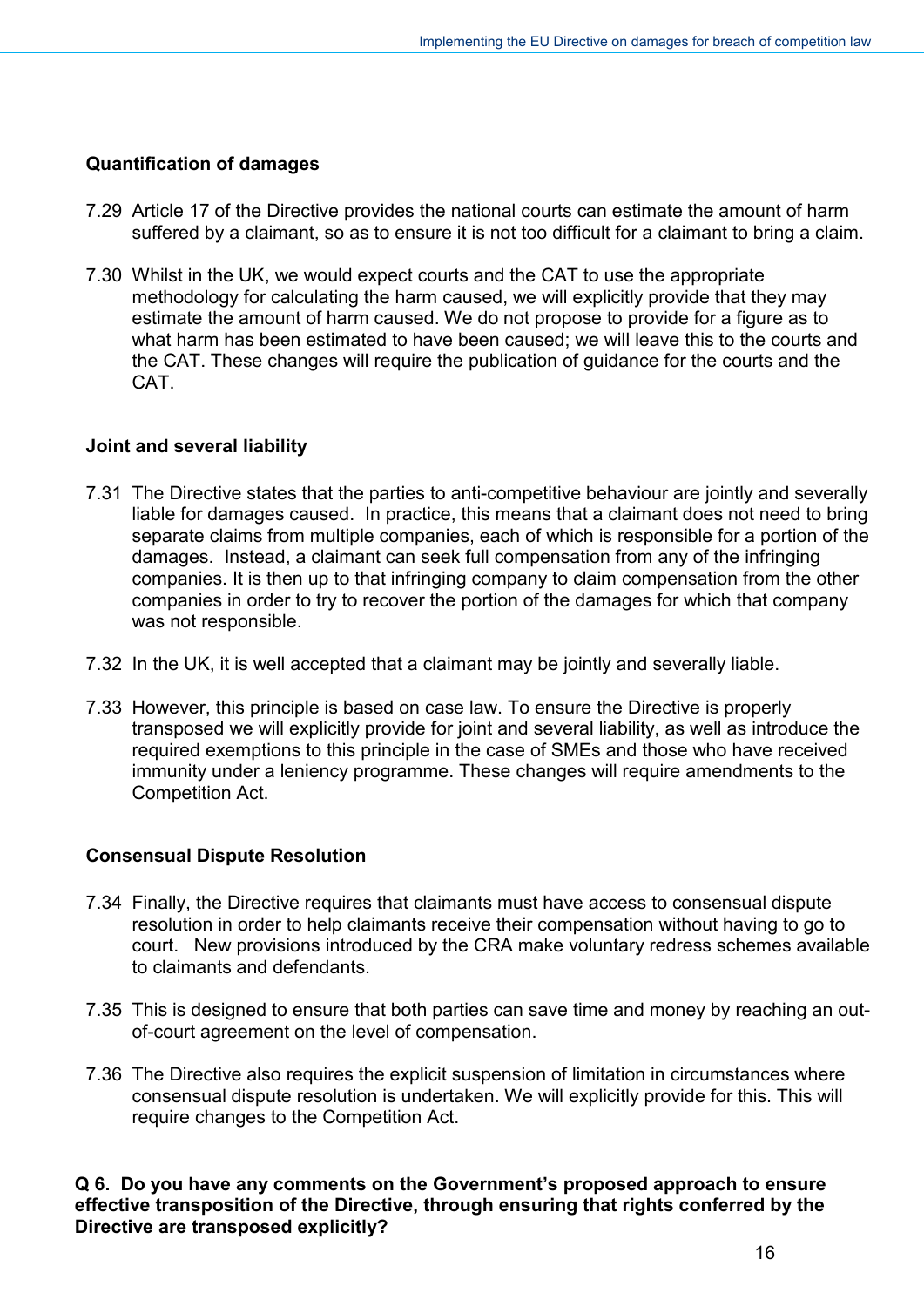## <span id="page-16-0"></span>**8. What happens next?**

- 8.1 The consultation runs until 9 March 2016. Following the close of the consultation period, the Government will publish all of the responses received, unless specifically notified otherwise (see data protection section above for full details).
- 8.2 The Government will, within 3 months of the close of the consultation, publish the consultation response. This response will take the form of decisions made in light of the consultation, a summary of the views expressed and reasons given for decisions finally taken. This document will be published on the BIS website with paper copies available on request.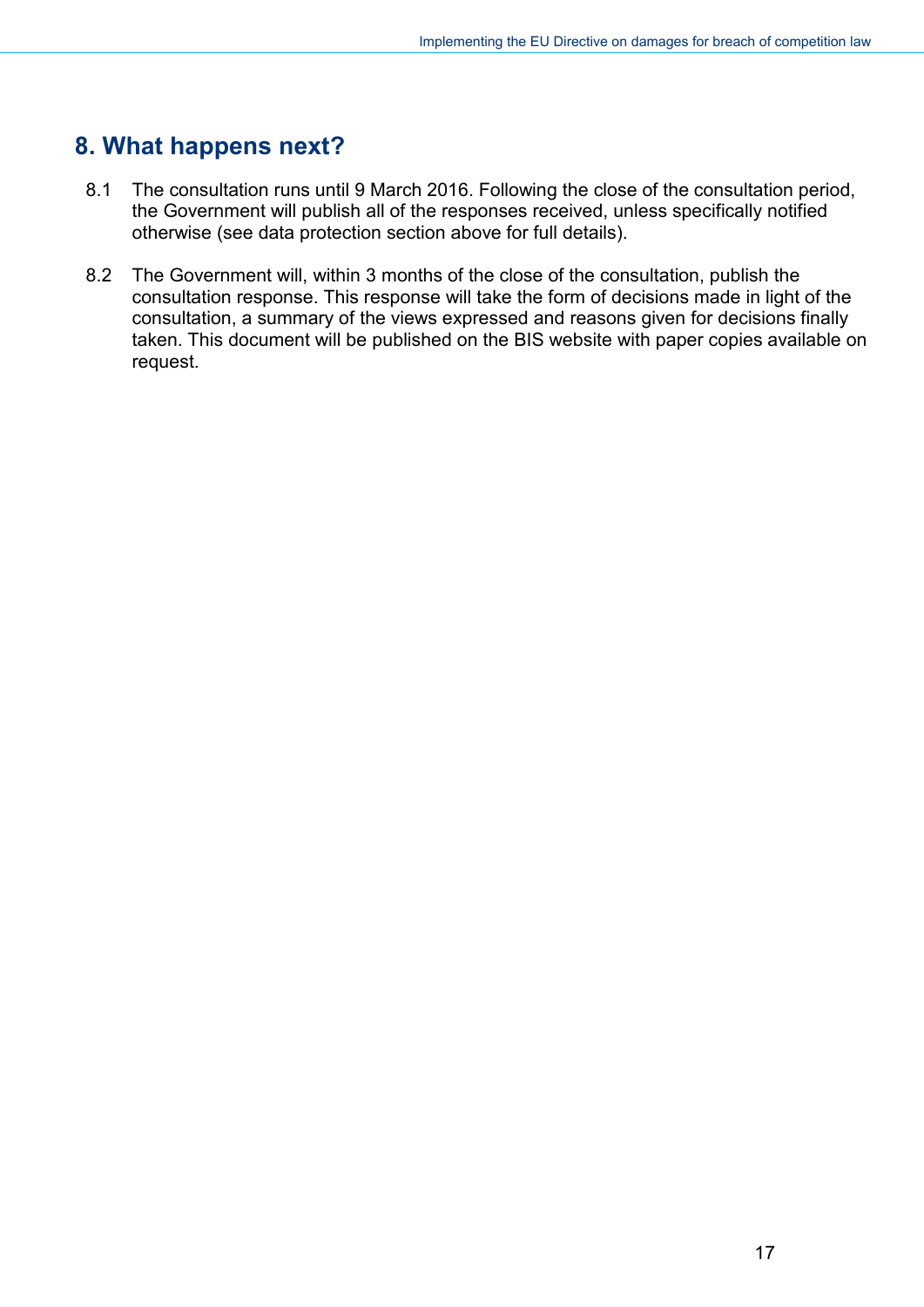# <span id="page-17-0"></span>**Annex A: Consultation principles**

The principles that Government departments and other public bodies should adopt for engaging stakeholders when developing policy and legislation are set out in the consultation principles.

<http://www.cabinetoffice.gov.uk/sites/default/files/resources/Consultation-Principles.pdf>

#### **Comments or complaints on the conduct of this consultation**

If you wish to comment on the conduct of this consultation or make a complaint about the way this consultation has been conducted, please write to:

Angela Rabess BIS Consultation Co-ordinator, 1 Victoria Street, London SW1H 0ET

Telephone Angela on 020 7215 1661 or e-mail to: [angela.rabess@bis.gsi.gov.uk](mailto:angela.rabess@bis.gsi.gov.uk) 

However if you wish to comment on the specific policy proposals you should contact the policy lead (see section 5).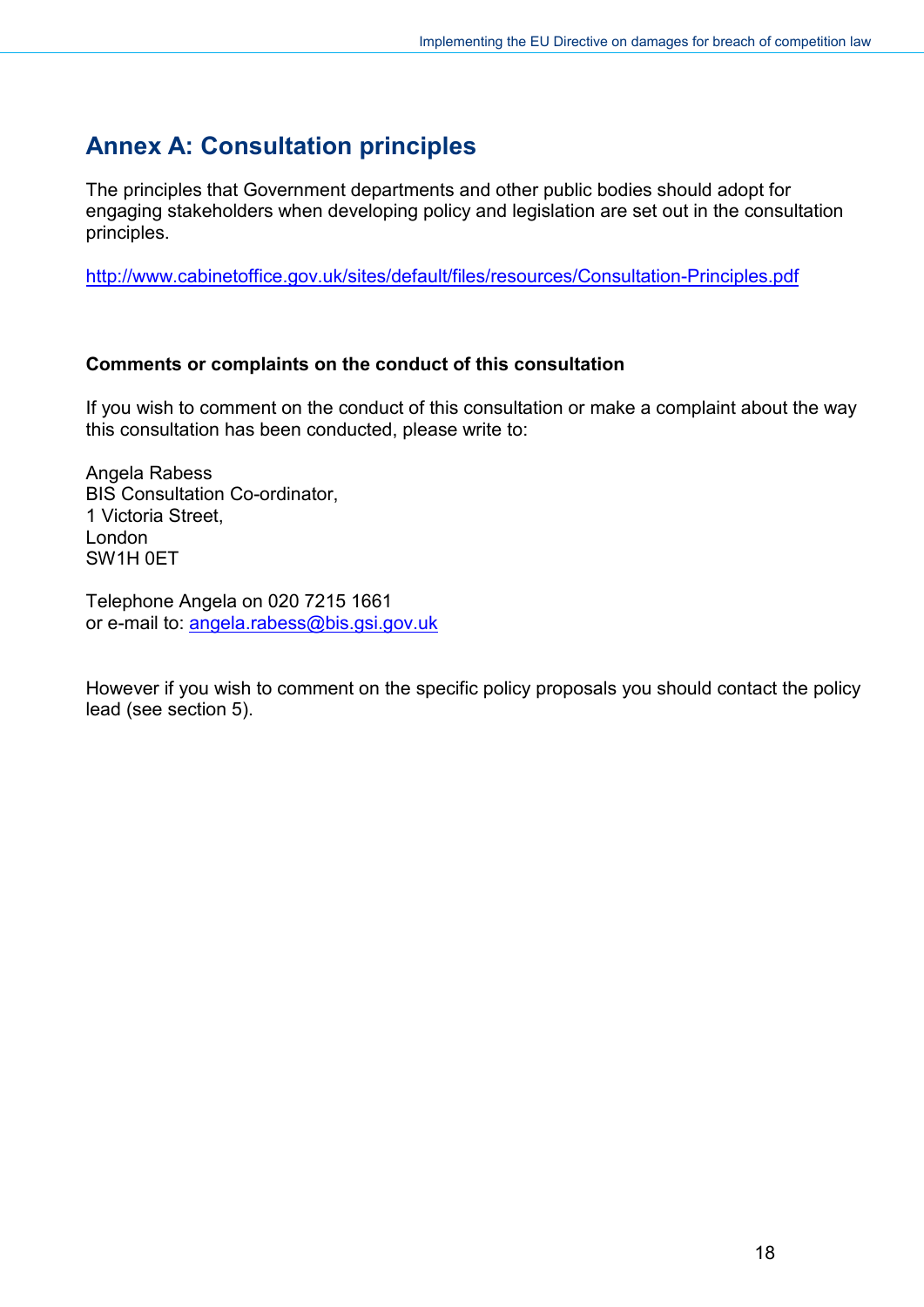## <span id="page-18-0"></span>**Annex B: List of Individuals/Organisations consulted**

We shall be contacting as wide as possible range of organisations during the consultation period, including:

(Please note that we shall be expanding this list ahead of consultation, and at this time the list below is purely to give an idea of those we intend to contact.)

Ashurst LLP Baker and MacKenzie Bar Council of England and Wales Brick Court Chambers British Chambers of Commerce British Institute of International and Comparative Law British Private Equity and Venture Capital Association Charles River Associates Citizens Advice Citizens Advice Scotland City of London Law Society Civil Aviation Authority Clifford Chance Competition Appeal Tribunal Competition Law Association Competition Law Forum Competition and Markets Authority Confederation of British Industry Consumer Council for Northern Ireland DLA Piper Edwards Wildman Palmer UK LLP ESRC Centre for Competition Policy European Commission Federation of Small Businesses Financial Conduct Authority Financial Services Consumer Panel Forum for Private Business Freshfields Burckhaus Deringer LLP Hausfeld & Co. LLP Herbert Smith Freehills LLP Hogan Lovells International LLP Industrial Communities Alliance Institute of Directors King's College London The Law Society The Law Society of Scotland Law Society of Northern Ireland **Linklaters** Local Government Association London School of Economics **Matrix**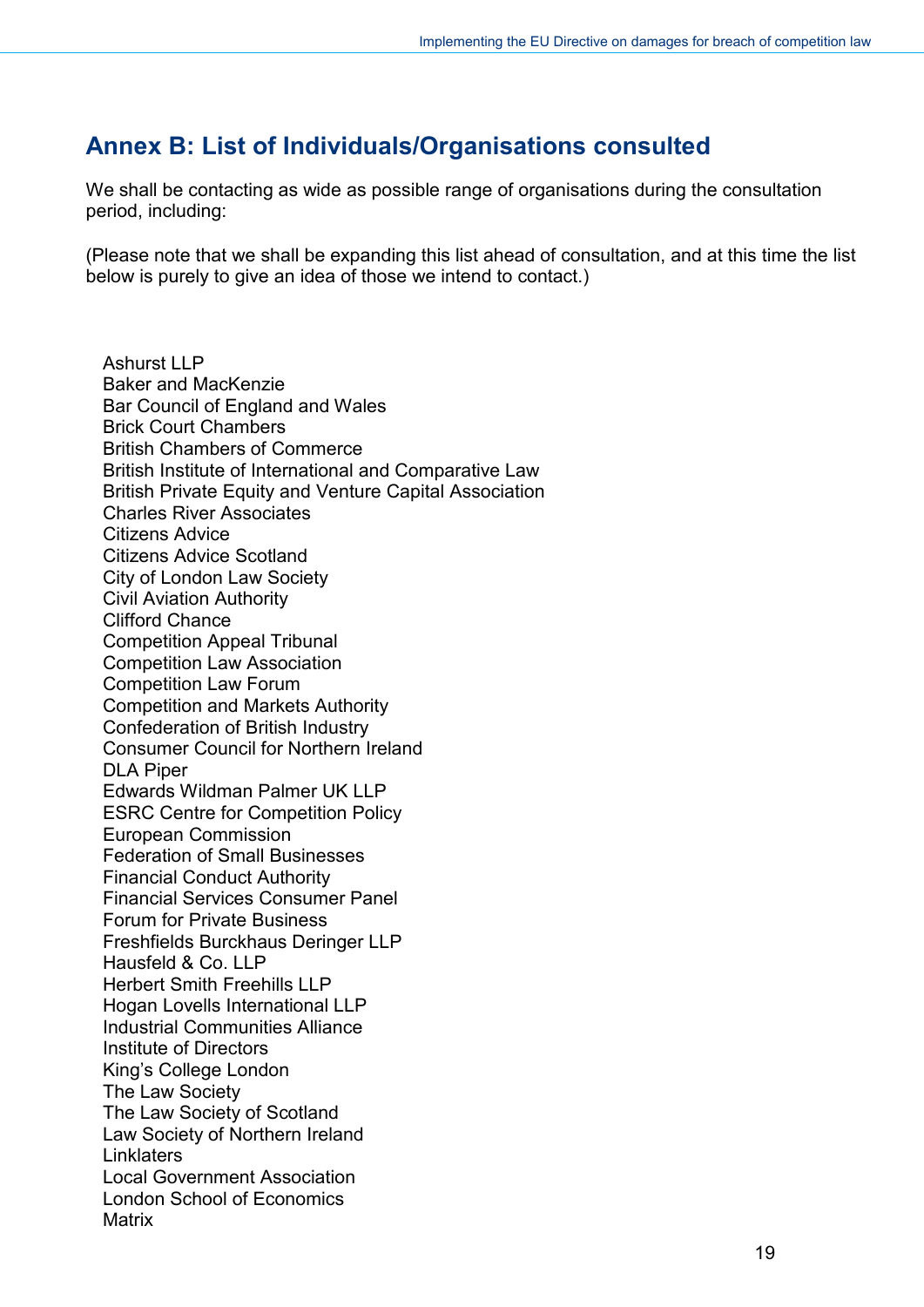Monckton Chambers **Monitor** National Council for Voluntary Organisations Norton Rose Fulbright Office of Communications (Ofcom) Office of Gas and Electricity Markets (Ofgem) Office of Rail and Road (ORR) **Oxera** Payment Systems Regulator Senior European Experts Group Slaughter and May Solicitor's Regulation Authority Trades Union Congress UK Competitive Telecommunications Association UK State Aid Law Association University of East Anglia University of Strathclyde Utility Regulator for Northern Ireland (NIAUR) Water Services Regulation Authority (Ofwat) Which? 39 Essex 6KBW College Hill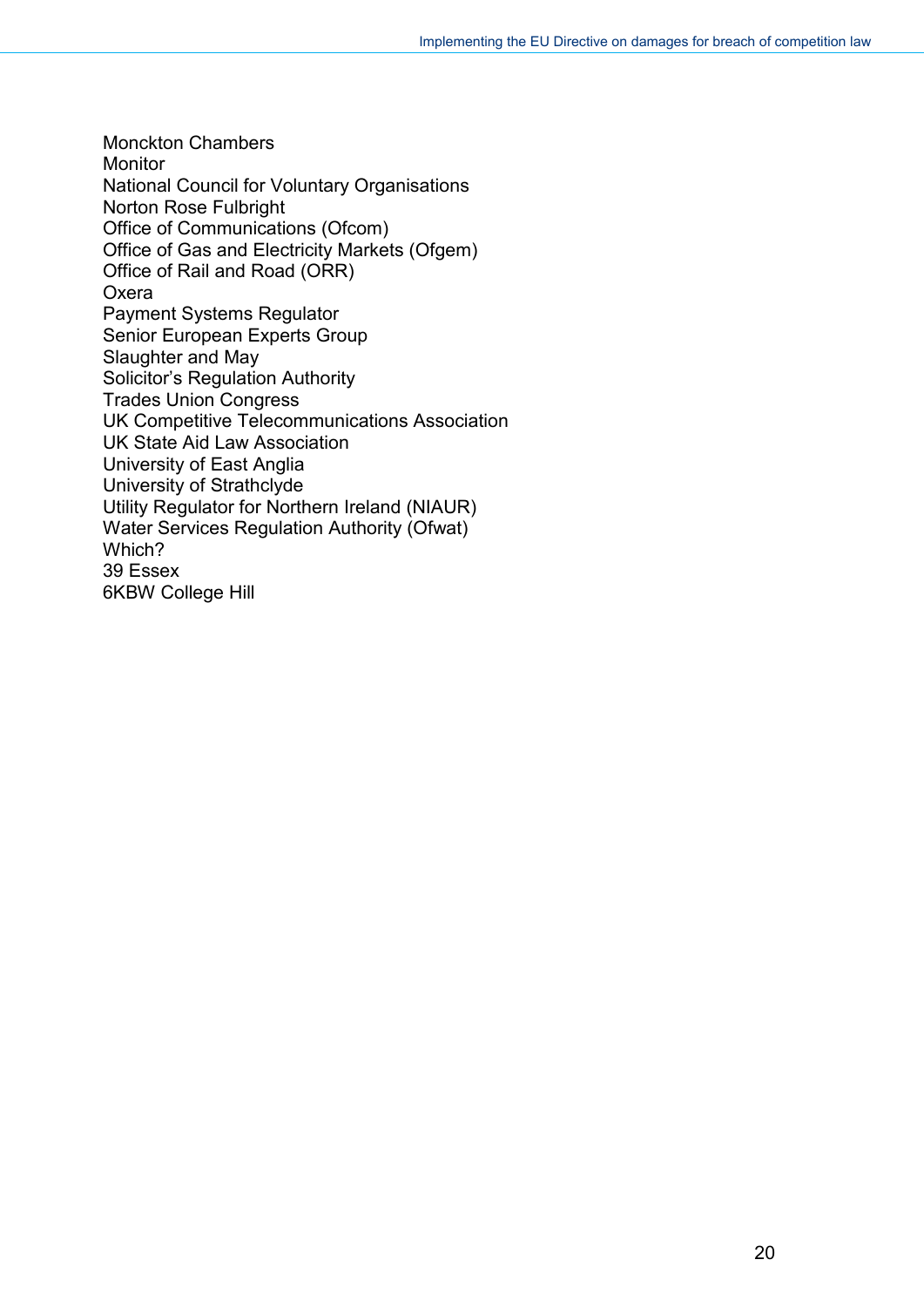# <span id="page-20-0"></span>**Annex C: Damages Directive response form**

A copy of this consultation can be found at:

[https://www.gov.uk/government/consultations/damages-for-breaches-of-competition-law](https://www.gov.uk/government/consultations/damages-for-breaches-of-competition-law-implementing-the-eu-directive)[implementing-the-eu-directive](https://www.gov.uk/government/consultations/damages-for-breaches-of-competition-law-implementing-the-eu-directive) 

You can also complete your response online through:

<https://bisgovuk.citizenspace.com/ccp/damages-directive-implementation>

Alternatively you can email or post the completed response to:

Peter Durrant Competition Team Department for Business Innovation and Skills 3<sup>rd</sup> Floor, 1 Victoria Street, London SW1H 0ET 020 7215 8223 [competition@bis.gsi.gov.uk](mailto:competition@bis.gsi.gov.uk)

The closing date for this consultation is 9 March 2016

Please be aware that we intend to publish all responses to this consultation.

Information provided in response to this consultation, including personal information, may be subject to publication or release to other parties or to disclosure in accordance with the access to information regimes. Please see page 6 for further information.

If you want information, including personal data, that you provide to be treated as confidential, please explain to us below why you regard the information you have provided as confidential. If we receive a request for disclosure of the information, we shall take full account of your explanation, but we cannot give an assurance that confidentiality can be maintained in all circumstances. An automatic confidentiality disclaimer generated by your IT system will not, of itself, be regarded as binding on the department.

I want my response to be treated as confidential  $\Box$ 

Comments: Click here to enter text.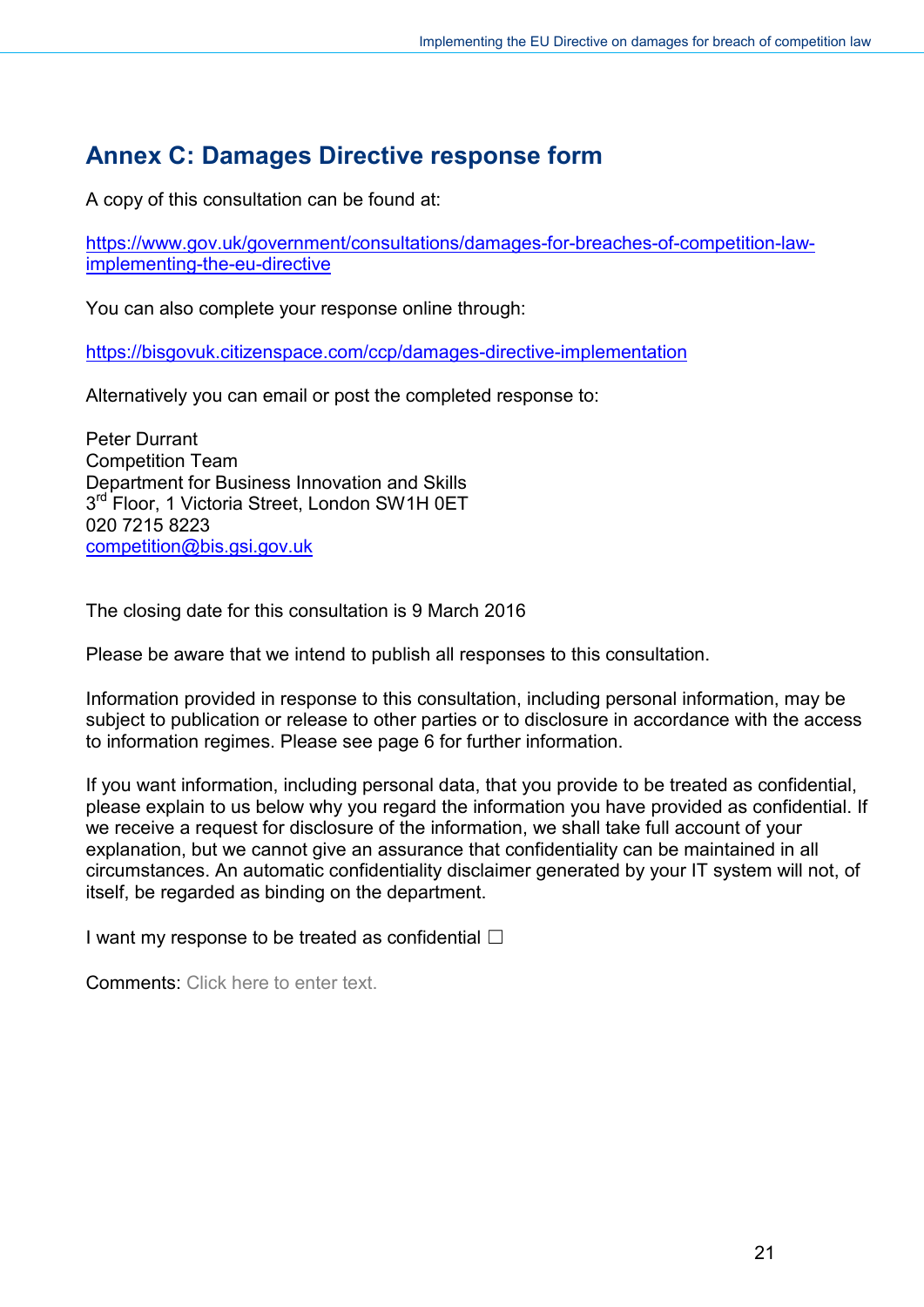Your details:

Name:

Organisation (if applicable):

Job title (if applicable):

Address:

Telephone number:

Please tick the box from the list that best describes you, your company or your organisation:

| <b>Respondent type</b>                          |
|-------------------------------------------------|
| Business representative organisation/trade body |
| Central government                              |
| Charity or social enterprise                    |
| Individual                                      |
| Large business (over 250 staff)                 |
| Legal representative                            |
| <b>Local Government</b>                         |
| Medium business (50 to 250 staff)               |
| Micro business (up to 9 staff)                  |
| Small business (10 to 49 staff)                 |
| Trade union or staff association                |
| Other (please describe)                         |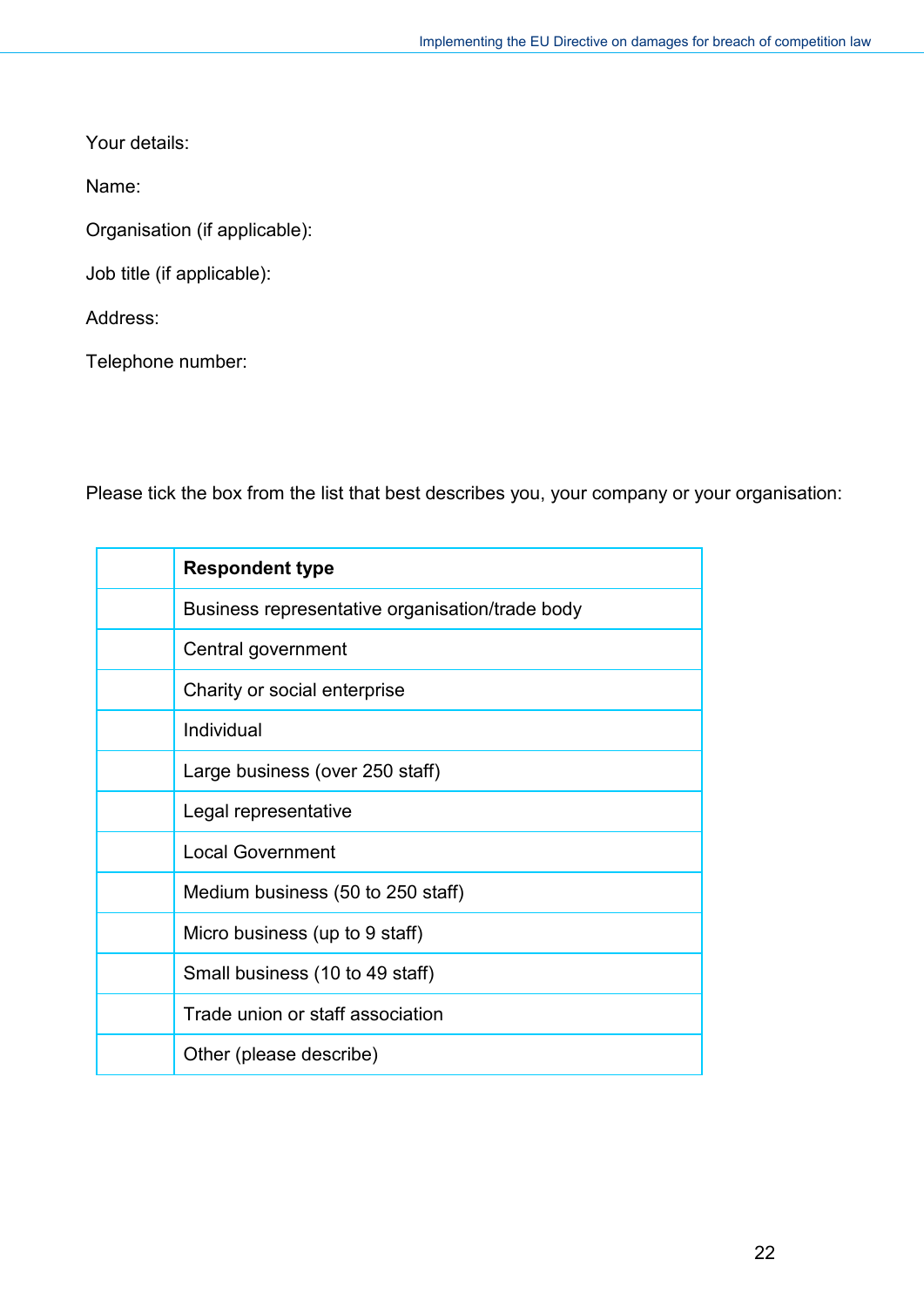## **Question 1**

**Do you agree that implementing the Directive as a single regime would be the right approach?**

 $\square$ Yes  $\square$ No  $\square$  Not sure

Comments:

## **Question 2**

**Do you agree that the current limitation period of 6 years in England, Wales and Northern Ireland and 5 years in Scotland should remain? If not, what period (it must be at least 5 years) should there be?**

|  |  | $\Box$ Yes | $\square$ No | $\Box$ Not sure |
|--|--|------------|--------------|-----------------|
|--|--|------------|--------------|-----------------|

Comments:

## **Question 3**

**Do you agree that there is a need for a new trigger point for limitation periods in order to implement the Directive fully?**

 $\Box$ Yes  $\Box$ No  $\Box$  Not sure

Comments: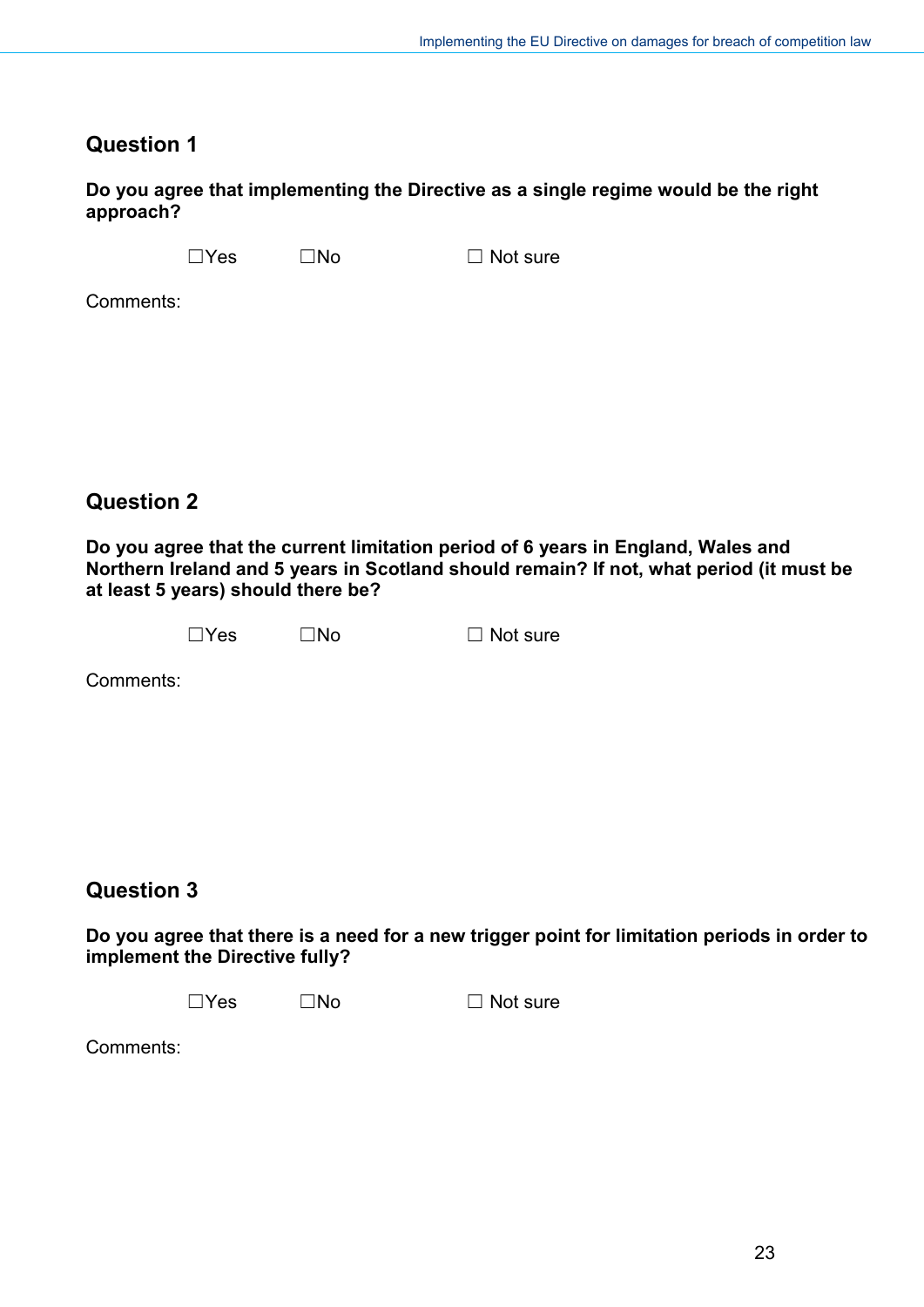## **Question 4**

#### **Do you agree that the new limitation requirements should only apply from commencement of the implementation instrument?**

 $\square$ Yes  $\square$ No  $\square$  Not sure

Comments:

**Question 5**

**Do you agree that the benefits of implementing the Directive on the October 2016 Common Commencement Date outweigh the costs of early implementation?**

 $\Box$ Yes  $\Box$ No  $\Box$  Not sure

Comments:

## **Question 6**

**Do you agree that the provisions in paragraphs 7.1 to 7.36 implement effectively the relevant Articles of the Directive? If you do not agree, please explain where you feel UK legislation does not implement the requirements of the Directive.**

 $\Box$ Yes  $\Box$ No  $\Box$  Not sure

Comments: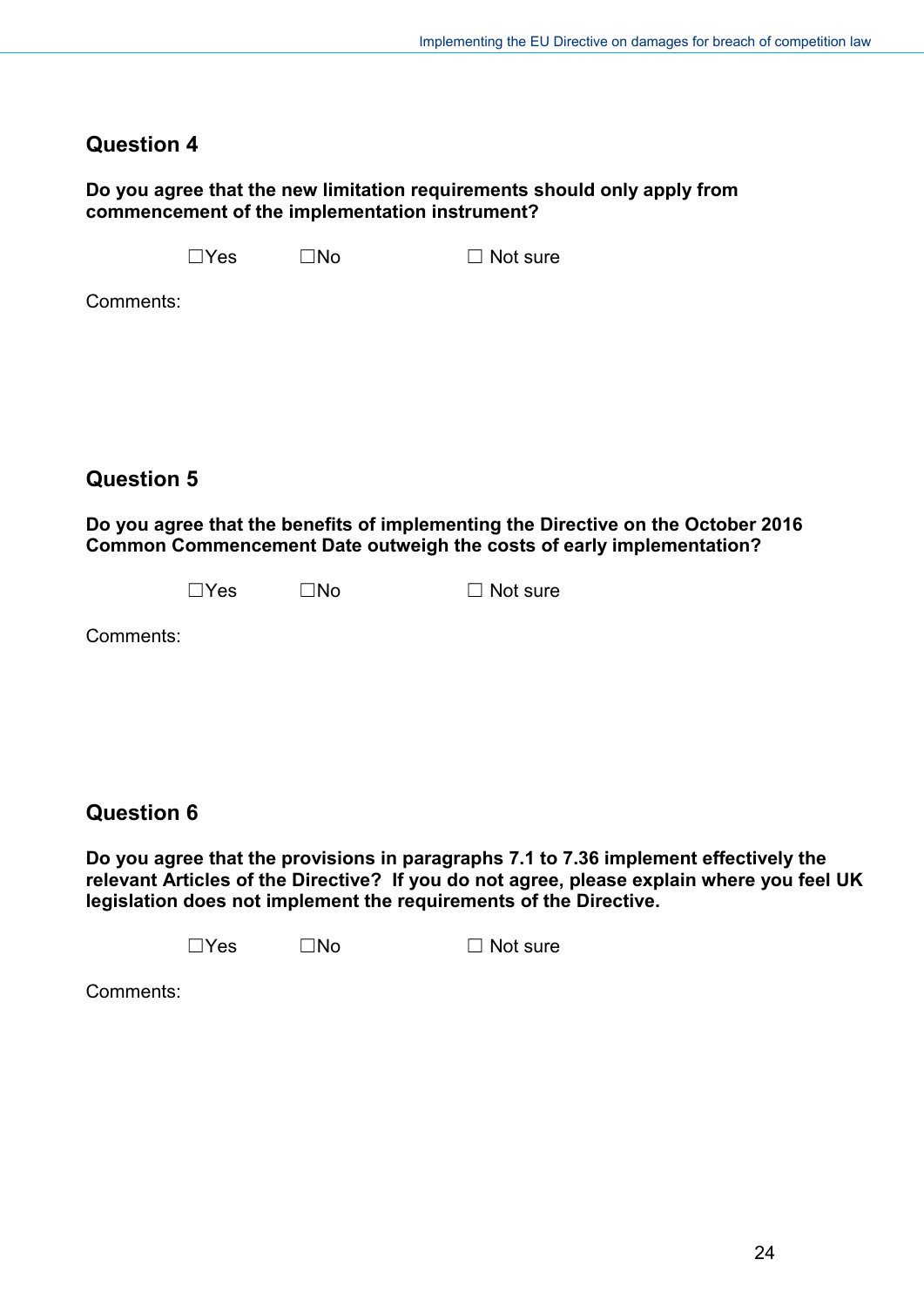#### **Do you have any other comments that might aid the consultation process as a whole?**

Please use this space for any general comments that you may have, comments on the layout of this consultation would also be welcomed.

Thank you for taking the time to let us have your views. We do not intend to acknowledge receipt of individual responses unless you tick the box below.

Please acknowledge this reply  $\Box$ 

At BIS we carry out our research on many different topics and consultations. As your views are valuable to us, would it be okay if we were to contact you again from time to time either for research or to send through consultation documents?

 $\square$ Yes  $\square$ No